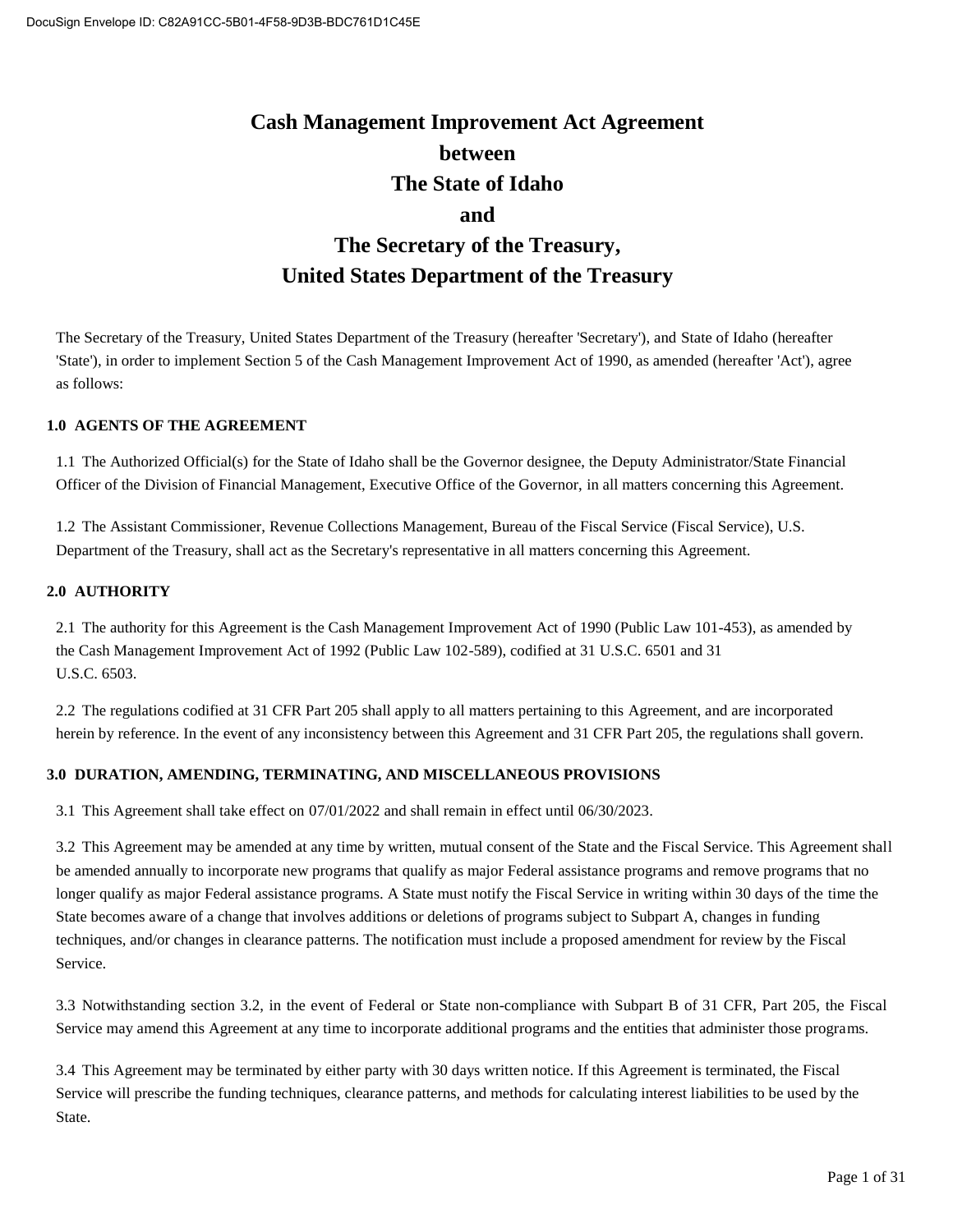#### **4.0 PROGRAMS COVERED**

4.1 The State's threshold and its major Federal assistance programs shall be determined based on the Single Audit Report for fiscal year ending 06/30/2021.

All major Federal assistance programs shall be covered by this Agreement, unless otherwise specified in section 4.4 of this Agreement.

4.2 The State's threshold for major Federal assistance programs is \$14,707,902.

The following programs meet or exceed the threshold and are not excluded in Section 4.4:

| <b>CFDA</b> | Program Name                                                   |
|-------------|----------------------------------------------------------------|
| 10.551      | Supplemental Nutrition Assistance Program                      |
| 10.553      | School Breakfast Program                                       |
| 10.555      | National School Lunch Program                                  |
| 10.557      | Special Supplemental Nutrition Program for Women, Infants, and |
|             | Children                                                       |
| 10.559      | Summer Food Service Program for Children                       |
| 12.400      | Military Construction, National Guard                          |
| 12.401      | National Guard Military Operations and Maintenance (O&M)       |
|             | Projects                                                       |
| 15.611      | <b>Wildlife Restoration</b>                                    |
| 17.225F     | Unemployment Insurance -- Federal Benefit Account and          |
|             | <b>Administrative Costs</b>                                    |
| 17.225S     | Unemployment Insurance -- State Benefit Account                |
| 20.205      | Highway Planning and Construction                              |
| 20.509      | Public Transportation for Nonurbanized Areas                   |
| 64.015      | Veterans State Nursing Home Care                               |
| 84.010      | Title I Grants to Local Educational Agencies                   |
| 84.027      | Special Education -- Grants to States                          |
| 84.126      | Rehabilitation Services -- Vocational Rehabilitation Grants to |
|             | <b>States</b>                                                  |
| 84.425      | <b>Education Stabilization Fund</b>                            |
| 93.323      | Epidemiology and Laboratory Capacity for Infectious Diseases   |
|             | (ELC)                                                          |
| 93.558      | Temporary Assistance for Needy Families                        |
| 93.568      | Low-Income Home Energy Assistance                              |
| 93.575      | Child Care and Development Block Grant                         |
| 93.658      | Foster Care -- Title IV-E                                      |
| 93.767      | Children's Health Insurance Program                            |
| 93.778      | <b>Medical Assistance Program</b>                              |
| 97.036      | Disaster Grants - Public Assistance (Presidentially Declared   |
|             | Disasters)                                                     |

4.3 The following programs fall below the State's threshold but have been required to be covered by Fiscal Service in accordance with the non-compliance provisions of Subpart B of 31 CFR Part 205:

There are currently no programs listed for Section 4.3.

4.4 The following programs exceed the State's threshold but have been excluded from coverage for the reason indicated:

| <b>CFDA</b> | Program Name                               | <b>Exclusion Reason</b>          |
|-------------|--------------------------------------------|----------------------------------|
| 21.019      | Coronavirus Relief Fund                    | Federal Statute - Full Exemption |
| 21.023      | <b>Emergency Rental Assistance Program</b> | Federal Statute - Full Exemption |
| 84.063      | Federal Pell Grant Program                 | Non-State                        |
| 93.268      | <b>Immunization Cooperative Agreements</b> | Non-Cash                         |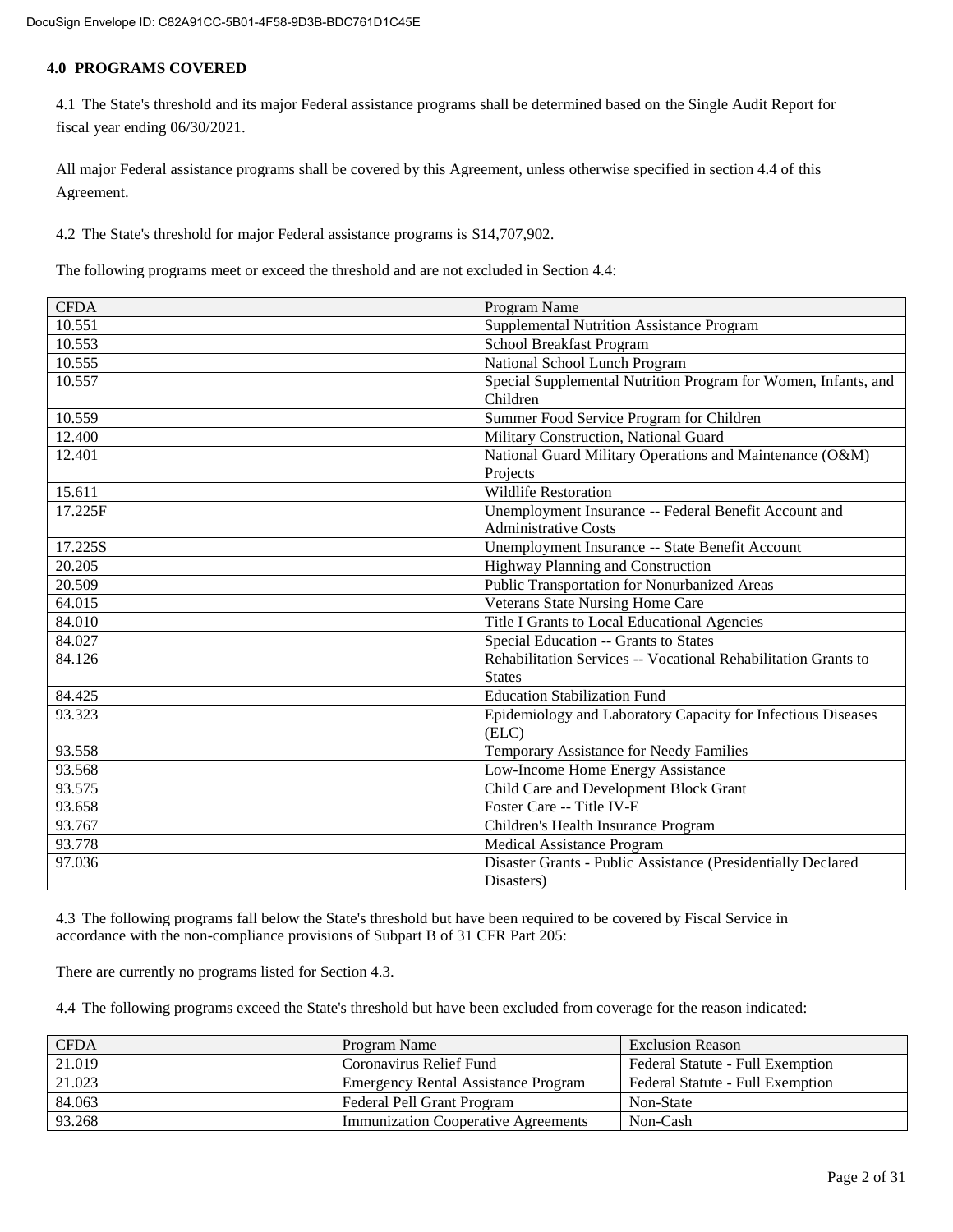| 97.050 | <b>Presidential Declared Disaster Assistance</b><br>to Individuals and Households - Other | Discontinued |
|--------|-------------------------------------------------------------------------------------------|--------------|
|        | Needs                                                                                     |              |

#### **5.0 ENTITIES COVERED**

5.1 State agencies and instrumentalities that meet the definition of a State per 31 CFR Part 205, shall be subject to the terms of this

Agreement. The following is a list of such entities that administer funds under the programs listed in Section

4.0 of this Agreement:

Commission for the Blind and Visually Impaired Department of Fish and Game Department of Health and Welfare Department of Labor Division of Military Division of Veterans Services Idaho Division of Vocational Rehabilitation Idaho Transportation Department Superintendent of Public Instruction

5.2 Entities that meet the definition of a Fiscal Agent per 31 CFR Part 205 shall be subject to the terms of this Agreement. The following is a list of Fiscal Agents that administer funds under the programs listed in the Section 4.0 of this Agreement:

| <b>Fiscal Agent</b> | CFDA   | Program Name                                   |
|---------------------|--------|------------------------------------------------|
| <b>FIS</b>          | 10.557 | Special Supplemental Nutrition Program         |
|                     |        | for Women, Infants, and Children               |
| <b>FIS</b>          | 93.558 | <b>Temporary Assistance for Needy Families</b> |

#### **6.0 FUNDING TECHNIQUES**

#### 6.1 General Terms

6.1.1 The State shall request Federal funds in accordance with the appropriate cut-off times shown in Exhibit I to ensure funds will be received and credited to a State account by the times specified in the funding techniques. Exhibit I is incorporated by reference herein.

6.1.2 The State shall schedule the receipt of Federal funds such that the funds are received and credited to a State account in accordance with the clearance patterns specified in Exhibit II - List of State Clearance Patterns. Exhibit II is incorporated by reference herein.

6.1.3 In instances where the receipt of funds is scheduled for a Saturday, the State shall request funds for deposit on Friday. In instances where the receipt of funds is scheduled for a Sunday, the State shall request funds for deposit on Monday. In instances where the receipt of Federal funds is scheduled for deposit on a day when the State is not open for business, the State shall request funds for deposit the day following the scheduled day; in instances where the receipt of Federal funds is scheduled for deposit on a day when the Federal Government is not open for business, the State shall request funds for deposit the day prior to the scheduled day.

6.1.4 Estimates and Reconciliation of Estimates:

Where estimated expenditures are used to determine the amount of the drawdown, the State will indicate in the terms of the State unique funding technique how the estimated amount is determined and when and how the State will reconcile the difference between the estimate and the State's actual expenditures.

6.1.5 Supplemental Funding:

Unless otherwise defined by program rules, Supplemental Funding is the award of additional funds to provide for an increase in costs due to unforeseen circumstances.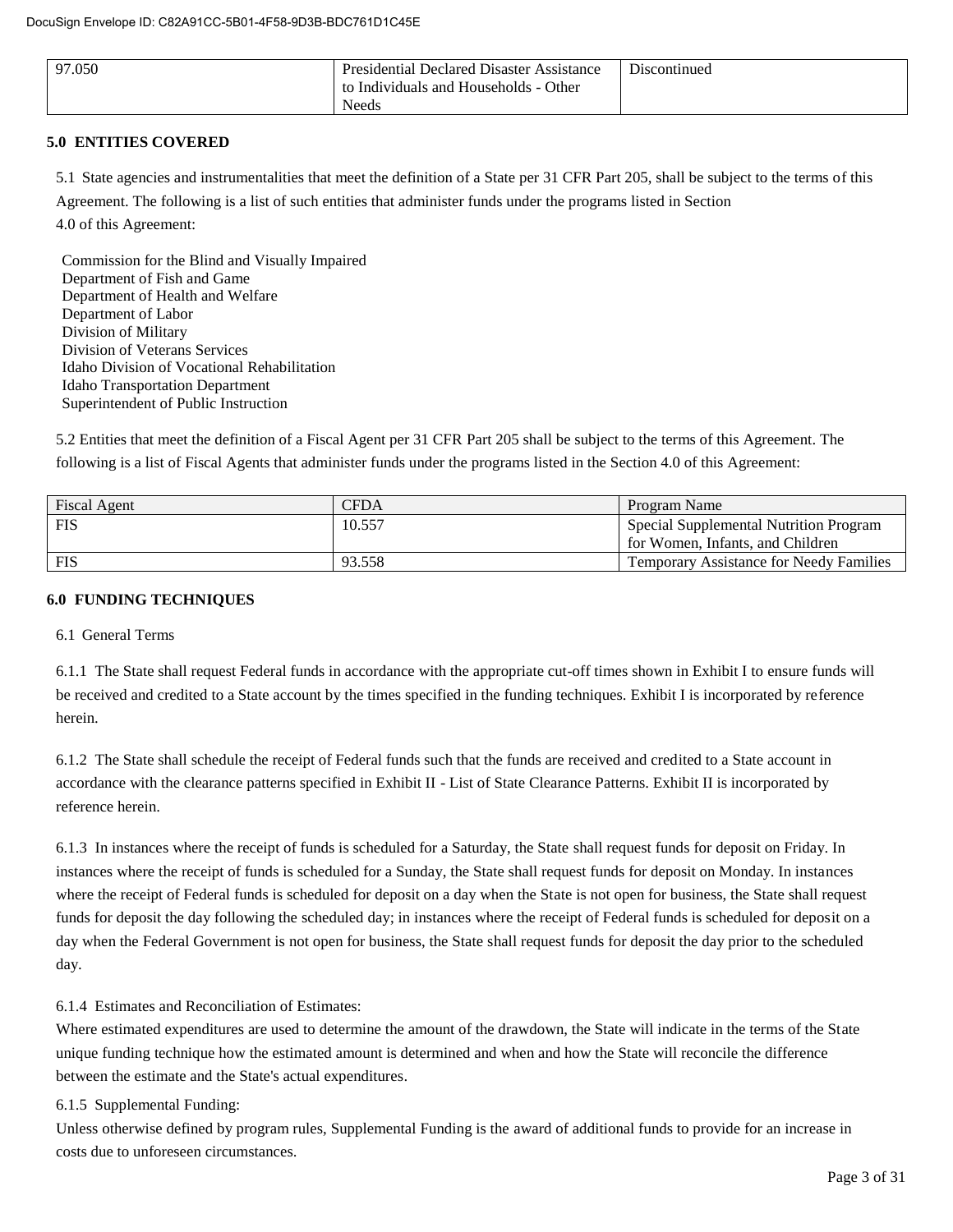The State will comply with all Federal program agency policies and procedures for requesting supplemental grant funding.

The State will comply with the following guidelines when requesting supplemental funding for the Medical Assistance Program and associated administrative payments (CFDA 93.778):

The State must submit a revised Medicaid Program Budget Report (CMS-37) to request supplemental funding. The CMS guidelines and instructions for completing the CMS-37 are provided in Section 2600F of the State Medicaid Manual (SMM). The CMS/CO must receive the revised Form CMS-37 through the Medicaid Budget Expenditure System/Children's Budget Expenditure System (MBES/CBES) no later than 10 calendar days before the end of the quarter for which the supplemental grant award is being requested.

Additional guidance on this policy is available from the respective CMS Regional Office, U.S. Department of Health & Human Services.

The State will comply with the following guidelines when requesting supplemental funding for TANF (CFDA 93.558), CCDF (CFDA 93.575), CSE (93.563), and the FC/AA (CFDA 93.658 and CFDA 93.659) programs administered by the U.S. Department of Human Services, Administration for Children and Families (HHS/ACF):

#### a. Timing of the Request

A State should initiate its request for supplemental funding during a quarter as soon as it becomes aware of the fact that a shortfall does/will exist. For the TANF and CCDF grants, supplemental funding requests (estimates) may be submitted by a State, for consideration by ACF, up through and including the 15th day of the third month of the first, second or third quarter of any fiscal year. Since TANF and CCDF are block grant programs, all unawarded portions of the annual allotment will automatically be issued at the beginning of the fourth quarter. Therefore, supplemental funding requests will not be available during the fourth quarter for these programs. For the CSE and FC/AA programs, supplemental funding requests may be submitted by a state, for consideration by ACF, up through and including the 15th day of the third month of any quarter of a fiscal year.

#### b. Justification for the Request

The request for a supplemental funding for any of the above-mentioned programs should contain a justification clearly documenting the need for the additional funding authority during the current quarter. This documentation should be in the form of State accounting records or similar documents that will show the actual expenditures through the most recent month for which such data are available, as well as the State's most accurate projection of its anticipated expenditures during the remaining month(s) of the quarter. For either the TANF or the CCDF program, the State's justification should also include an explanation of the activities requiring the obligation and/or expenditure of amounts that exceed the normal quarterly grant award restrictions and why these activities could not have been delayed until the next quarter.

#### c. Form Submittal

Supplemental funding requests should be made by completing the appropriate ACF quarterly report of expenditures and estimates applicable to the particular program for which the grant award request is being made.

#### d. Approval Process

Upon receipt of the state's request for additional funding authority for a quarter, the ACF Regional Office will promptly review the supporting documentation. If the request is properly justified, so long as ACF has adequate funding availability, the State's request will be expedited and supplemental funding will be issued within 5 days of ACF receiving the request. The State will be notified by the Regional Office when the supplemental award has been transmitted to the Payment Management System (PMS) and when it may initiate drawdowns against the supplemental funding.

Additional guidance on this policy is provided in the U.S. Department of Health & Human Services, Administration for Children and Families, letter (May 19, 2004) to State Administrators from the Deputy Assistant Secretary for Administration.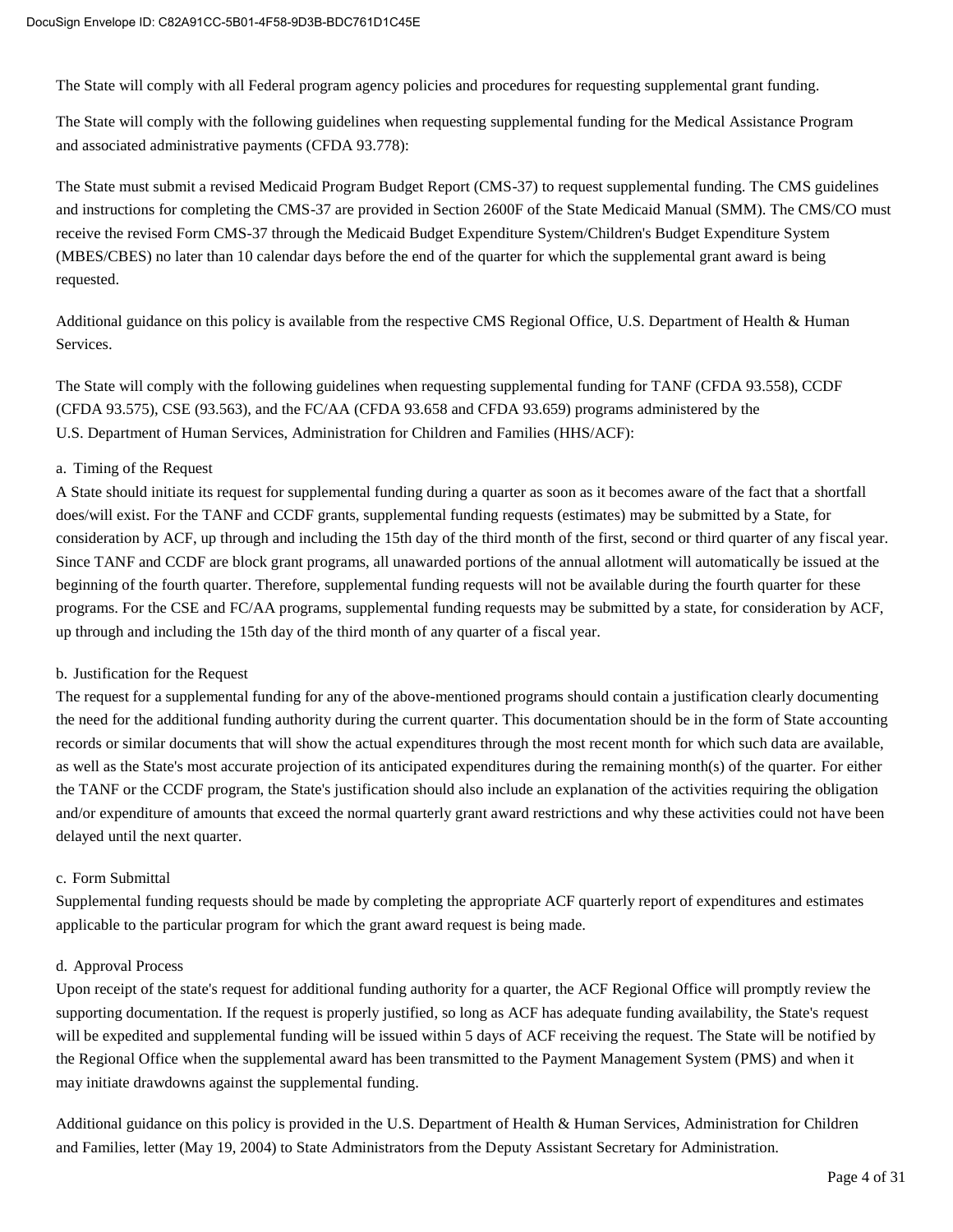#### 6.2 Description of Funding Techniques

6.2.1 The following are terms under which standard funding techniques shall be implemented for all transfers of funds to which the funding technique is applied in section 6.3.2 of this Agreement.

| <b>Funding Technique Name</b>            | Description                                                                             |
|------------------------------------------|-----------------------------------------------------------------------------------------|
| Actual Clearance, ZBA - Same Day Payment | The State shall request funds the same day it pays out funds, in accordance with the    |
|                                          | appropriate Federal agency cut-off time specified in Exhibit I. A Federal agency will   |
|                                          | deposit funds in a State account the same day as requested. The amount of the request   |
|                                          | shall be for the amount of funds that clear the State's account that day. This funding  |
|                                          | technique is interest neutral.                                                          |
| <b>Average Clearance</b>                 | The State shall request funds such that they are deposited by ACH on the dollar-        |
|                                          | weighted average day of clearance for the disbursement, in accordance with the          |
|                                          | clearance pattern specified in Exhibit II. The request shall be made in accordance with |
|                                          | the appropriate Federal agency cut-off time specified in Exhibit I. The amount of the   |
|                                          | request shall be for the exact amount of that disbursement. This funding technique is   |
|                                          | interest neutral.                                                                       |
| <b>Estimated Clearance</b>               | The State shall request funds such that they are deposited in a State account in        |
|                                          | accordance with the clearance pattern specified in Exhibit II - EC (Estimated           |
|                                          | Clearance). The request shall be made in accordance with the appropriate Federal        |
|                                          | agency cut-off time specified in Exhibit I. The amount of each request will be a        |
|                                          | percentage of the disbursement, according to the State's clearance pattern specified in |
|                                          | Exhibit II - EC. This funding technique is interest neutral.                            |

6.2.2 The following are terms under which funding techniques for administrative costs shall be implemented for all transfers of funds to which the funding technique is applied in section 6.3.2 of this Agreement.

There are currently no funding techniques listed in Section 6.2.2.

6.2.3 The following are terms under which miscellaneous funding techniques shall be implemented for all transfers of funds to which the funding technique is applied in section 6.3.2 of this Agreement.

There are currently no funding techniques listed in Section 6.2.3.

6.2.4 The following are terms under which State unique funding techniques shall be implemented for all transfers of funds to which the funding technique is applied in section 6.3.2 of this Agreement.

| <b>Funding Technique Name</b>        | Description                                                                            |
|--------------------------------------|----------------------------------------------------------------------------------------|
| Actual Allocation (Health & Welfare) | The State shall request funds such that they are deposited monthly by ACH after the    |
|                                      | cost allocation is run. This is the first day the cost is specifically identified to a |
|                                      | Federal grant from the prior month. The request for funds shall be made in accordance  |
|                                      | with the appropriate Federal agency cut-off time specified in Exhibit I. The amount of |
|                                      | the request shall equal the federally allowable indirect costs allocated for the prior |
|                                      | month in accordance with the State Department of Health & Welfare's approved           |
|                                      | indirect cost agreement. This funding technique is interest neutral.                   |
| Actual Allocation (Labor Agreement)  | The State shall request funds such that they are deposited bi-weekly by ACH on the     |
|                                      | average day of clearance for payroll. The request for funds shall be made in           |
|                                      | accordance with the appropriate Federal agency cut-off time specified in Exhibit I.    |
|                                      | The amount of the request shall equal the indirect costs allocated for the bi-weekly   |
|                                      | period in accordance with the indirect cost agreement approved by the U.S.             |
|                                      | Department of Labor. This funding technique is interest neutral.                       |
| Actual Allocation (Statewide Plan)   | The State shall request funds such that they are deposited by ACH monthly on the last  |
|                                      | average day of clearance for payroll during the month. The request for funds shall be  |
|                                      | made in accordance with the appropriate Federal agency cut-off time specified in       |
|                                      | Exhibit I. The amount of the request shall be 1/12 of the indirect cost allocation in  |
|                                      | accordance with the statewide cost allocation plan. This funding technique is interest |
|                                      | neutral.                                                                               |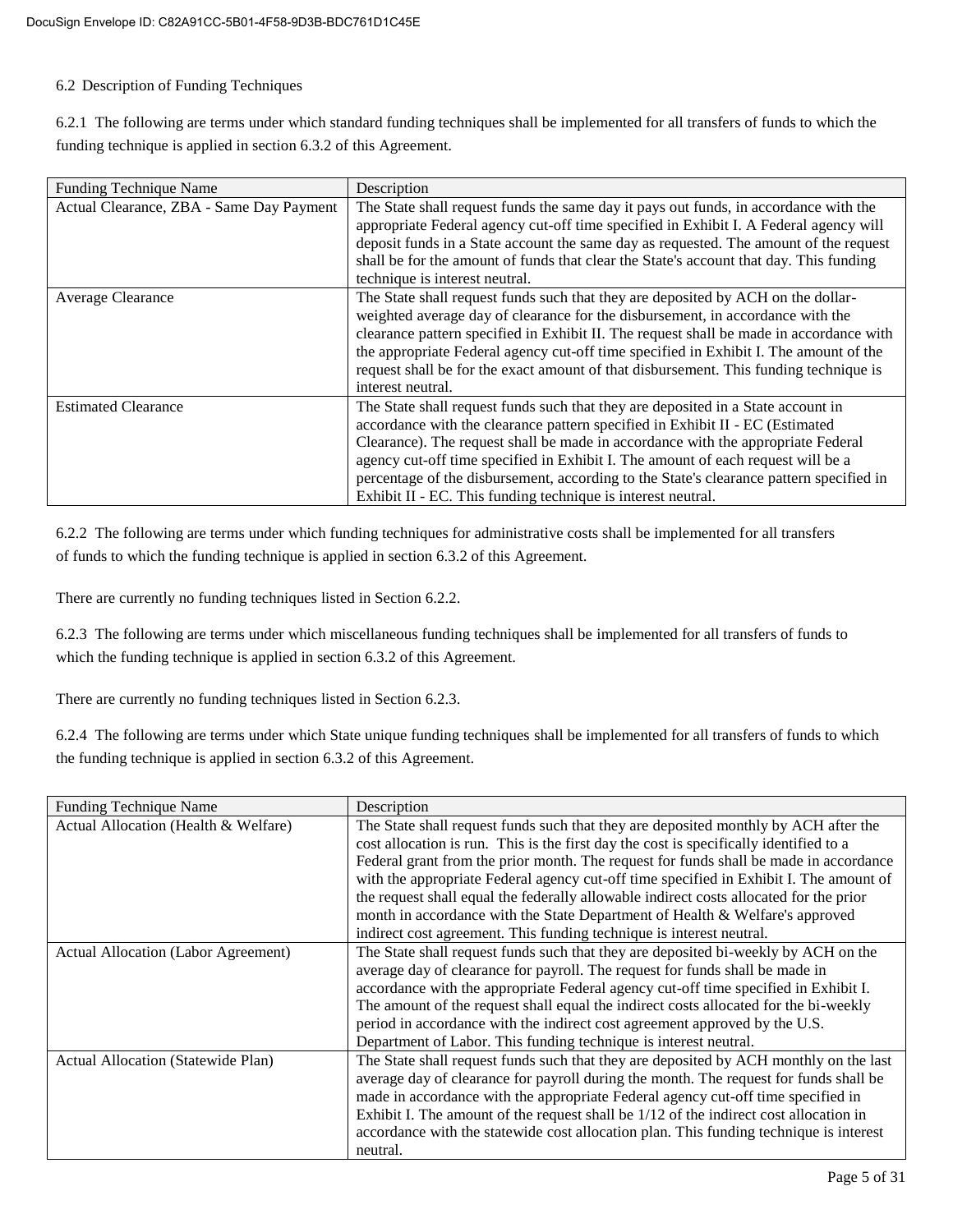| Average Clearance with Payroll                                                      | The State shall request funds such that they are deposited by ACH on the dollar-<br>weighted average day of clearance for the disbursement, in accordance with the<br>clearance pattern specified in Exhibit II and Payroll Clearance Pattern Methodology<br>specified in Section 7.1. The request for funds shall be made in accordance with<br>appropriate Federal agency cut-off time specified in Exhibit I. The amount of the<br>request shall be for the exact amount of that disbursement. This funding technique is<br>interest neutral.                                                                                                                                               |
|-------------------------------------------------------------------------------------|------------------------------------------------------------------------------------------------------------------------------------------------------------------------------------------------------------------------------------------------------------------------------------------------------------------------------------------------------------------------------------------------------------------------------------------------------------------------------------------------------------------------------------------------------------------------------------------------------------------------------------------------------------------------------------------------|
| <b>Biweekly Actual</b>                                                              | The State will request funds biweekly based on the actual expenditures incurred<br>during the biweekly period. The request shall be made in accordance with the<br>appropriate Federal agency cut-off time specified in Exhibit I. The amount of each<br>request shall equal the total actual expenditures posted during the biweekly period.<br>The State will not apply a clearance pattern to this funding technique and agrees that<br>no federal interest liability will result, providing those federal funds are available and<br>deposited in accordance with the cutoff times specified in Exhibit I. This funding<br>technique is interest neutral.                                  |
| Composite Clearance - (Health & Welfare)                                            | The State shall request funds once a week on the accumulated dollar-weighted average<br>number of days required for funds to be paid out for a series of disbursements. The<br>State shall request funds for receipt on the average number of days of clearance for<br>each program identified in section 6.3.2. The request of funds shall be made in<br>accordance with the appropriate Federal agency cut-off time specified in Exhibit I.<br>The amount of the request shall be the sum of the payments in the series of<br>disbursements made Thursday through Wednesday as identified on the Federal Draw<br>Report (HWJR7500). This funding technique is interest neutral.              |
| Drawdowns on Payroll Cycle                                                          | The State shall request funds such that they are deposited by ACH on the average day<br>of clearance for payroll. The request for funds shall be made in accordance with the<br>appropriate Federal agency cut-off time specified in Exhibit I. The amount of the<br>request shall be estimated by annual administrative costs divided by the number of<br>payrolls in a year. After each monthly financial report is available the next request<br>shall be adjusted to reflect the difference between the estimated and actual<br>administrative costs paid out for the prior month. This funding technique is interest<br>neutral.                                                          |
| Monthly Actual - F&G                                                                | The State will request funds monthly based on the actual expenditures incurred during<br>the month. The request shall be made in accordance with the appropriate Federal<br>agency cut-off time specified in Exhibit I. The amount of each request shall equal the<br>total actual expenditures posted during the State's monthly billing cycle. The State<br>will not apply a clearance pattern to this funding technique and agrees that no federal<br>interest liability will result, provided that federal funds are available and deposited in<br>accordance with the cutoff times specified in Exhibit I. This funding technique is<br>interest neutral.                                 |
| Payroll Payment Schedule (Health &<br>Welfare)                                      | The State shall request funds such that they are deposited by ACH on the average day<br>of clearance for employee payroll, in accordance with the Payroll Clearance Pattern<br>Methodology specified in Section 7.1. The request for funds shall be made in<br>accordance with the appropriate Federal agency cut-off time specified in Exhibit I.<br>The amount of the request shall be for the exact amount of that disbursement. This<br>funding technique is interest neutral.                                                                                                                                                                                                             |
| Pre-Issuance - Grant Anticipation Revenue<br>Vehicle (GARVEE) Debt Service Payments | The State will request funds two weeks in advance of the bond payment. This early<br>drawdown has been approved by the Federal Highway Administration (FHWA). The<br>request of funds shall be made in accordance with the appropriate Federal agency cut-<br>off time specified in Exhibit I. The amount of the request shall be for the debt service<br>payments of GARVEE bonds issued by the Idaho Housing and Finance Association.<br>This funding technique is interest neutral.                                                                                                                                                                                                         |
| <b>Weekly Actual</b>                                                                | The State will request funds weekly based on the actual expenditures incurred during<br>the weekly period. The request shall be made in accordance with the appropriate<br>Federal agency cut-off specified in Exhibit I. The amount of each request shall equal<br>the total actual expenditures posted during the weekly period. The State will not apply<br>a clearance pattern to this funding technique and agrees that no federal interest<br>liability will result, providing those federal funds are available and deposited in<br>accordance with the cutoff times specified in Exhibit I. This funding technique is<br>interest neutral. This funding technique is interest neutral. |
| Weekly Billing - ITD                                                                | The State shall request funds once a week at the same time funds are requested for<br>composite clearance pattern. The request for funds shall be made in accordance with                                                                                                                                                                                                                                                                                                                                                                                                                                                                                                                      |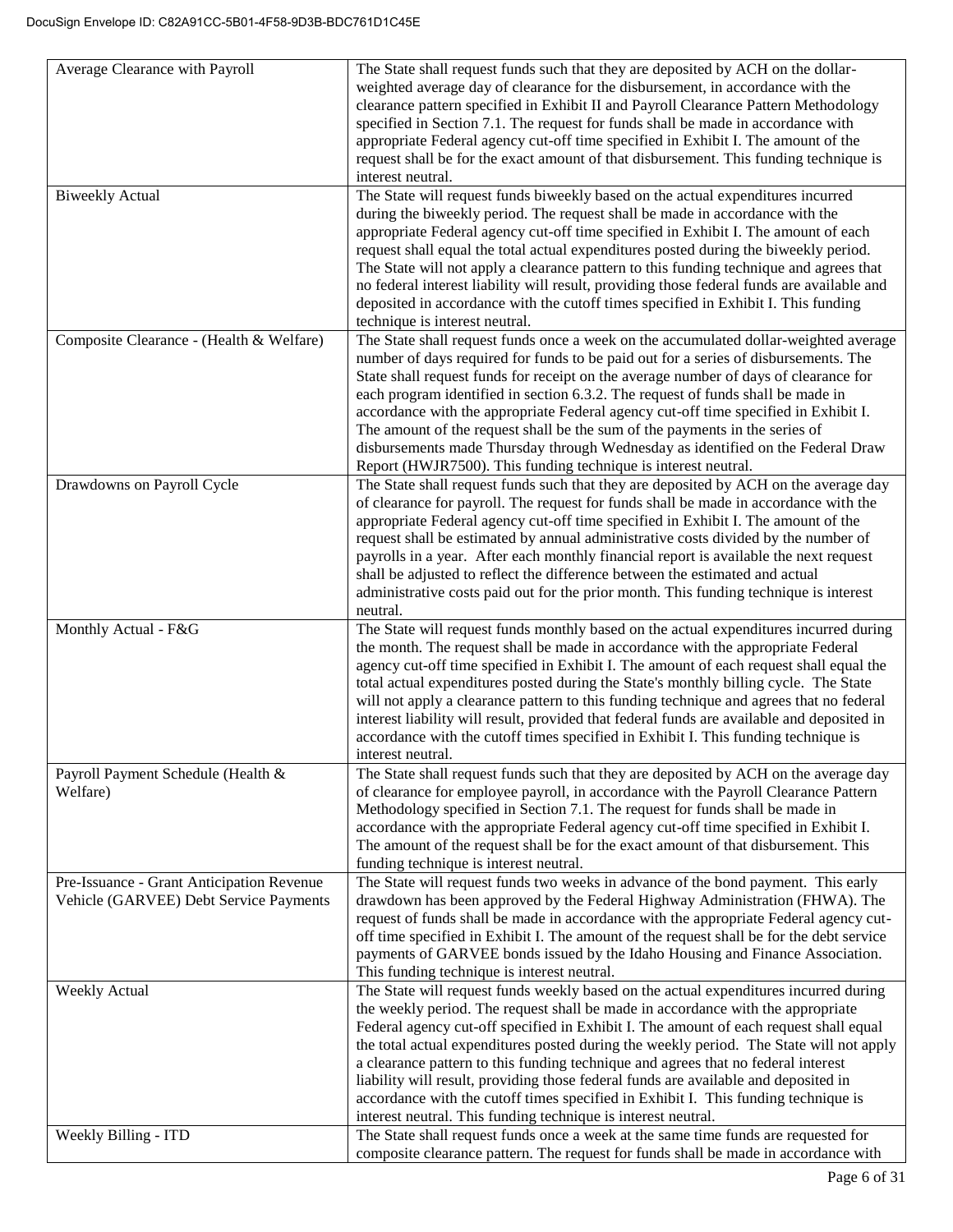| the appropriate Federal agency cut-off time specified in Exhibit I. The amount of the    |
|------------------------------------------------------------------------------------------|
| request shall be the amount of actual costs recorded since the last request for funds as |
| the components become billable. This funding technique is interest neutral.              |

6.3 Application of Funding Techniques to Programs

6.3.1 The State shall apply the following funding techniques when requesting Federal funds for the component cash flows of the programs listed in sections 4.2 and 4.3 of this Agreement.

6.3.2 Programs

Below are programs listed in Section 4.2 and Section 4.3.

10.551 Supplemental Nutrition Assistance Program Recipient: Department of Health and Welfare % of Funds Agency Receives: 100 Component: Benefits Technique: Actual Clearance, ZBA - Same Day Payment Average Day of Clearance: 0 Days

10.553 School Breakfast Program Recipient: Superintendent of Public Instruction % of Funds Agency Receives: 100 Component: School Districts, Non-profit Organizations Technique: Average Clearance Average Day of Clearance: 3 Days

10.555 National School Lunch Program Recipient: Superintendent of Public Instruction % of Funds Agency Receives: 100 Component: School Districts, Non-profit Organizations Technique: Average Clearance Average Day of Clearance: 3 Days

10.557 Special Supplemental Nutrition Program for Women, Infants, and Children Recipient: Department of Health and Welfare % of Funds Agency Receives: 67.63 Component: Benefits Technique: Actual Clearance, ZBA - Same Day Payment Average Day of Clearance: 0 Days

10.557 Special Supplemental Nutrition Program for Women, Infants, and Children Recipient: Department of Health and Welfare % of Funds Agency Receives: 3.75 Component: Payroll Technique: Payroll Payment Schedule (Health & Welfare) Average Day of Clearance: 0 Days

10.557 Special Supplemental Nutrition Program for Women, Infants, and Children Recipient: Department of Health and Welfare % of Funds Agency Receives: 26.3 Component: Direct Administrative Costs Technique: Composite Clearance - (Health & Welfare) Average Day of Clearance: 5 Days

10.557 Special Supplemental Nutrition Program for Women, Infants, and Children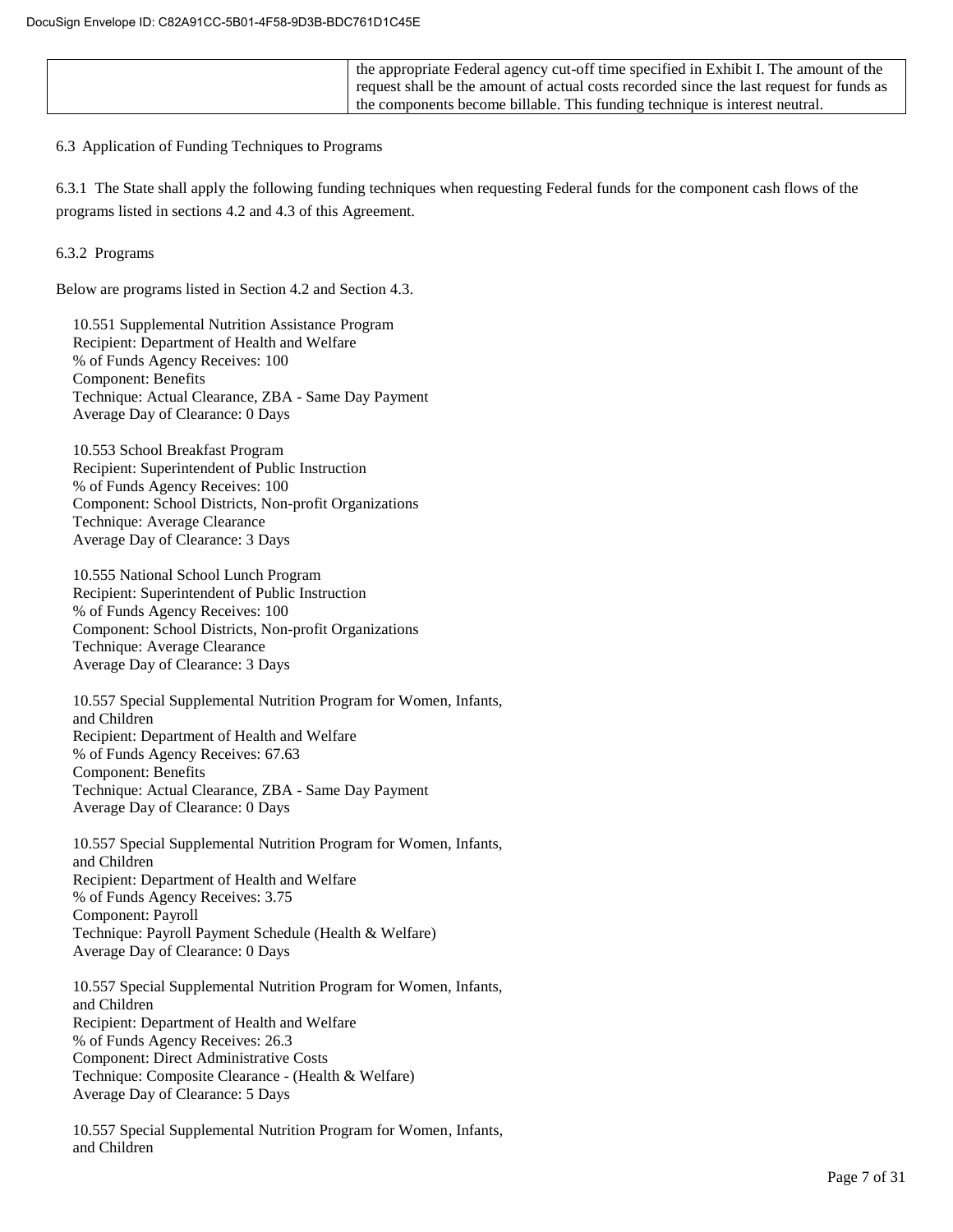Recipient: Department of Health and Welfare % of Funds Agency Receives: 2.32 Component: Indirect Costs Technique: Actual Allocation (Health & Welfare) Average Day of Clearance: 0 Days

10.559 Summer Food Service Program for Children Recipient: Superintendent of Public Instruction % of Funds Agency Receives: .39 Component: Payroll Technique: Average Clearance Average Day of Clearance: 0 Days

10.559 Summer Food Service Program for Children Recipient: Superintendent of Public Instruction % of Funds Agency Receives: .25 Component: Direct & indirect Costs Technique: Average Clearance Average Day of Clearance: 3 Days

10.559 Summer Food Service Program for Children Recipient: Superintendent of Public Instruction % of Funds Agency Receives: 99.36 Component: School Districts, Non -profit organizations Technique: Average Clearance Average Day of Clearance: 3 Days

12.400 Military Construction, National Guard Recipient: Division of Military % of Funds Agency Receives: 100 Component: Construction, Design, and Development Technique: Biweekly Actual Average Day of Clearance: N/A

12.401 National Guard Military Operations and Maintenance (O&M) Projects Recipient: Division of Military % of Funds Agency Receives: 11 Component: Payroll - previous grant year Technique: Biweekly Actual Average Day of Clearance: N/A

12.401 National Guard Military Operations and Maintenance (O&M) Projects Recipient: Division of Military % of Funds Agency Receives: 64 Component: Operating Costs - previous grant year Technique: Biweekly Actual Average Day of Clearance: N/A

12.401 National Guard Military Operations and Maintenance (O&M) Projects Recipient: Division of Military % of Funds Agency Receives: 15 Component: Payroll - current grant year Technique: Biweekly Actual Average Day of Clearance: N/A

12.401 National Guard Military Operations and Maintenance (O&M) Projects Recipient: Division of Military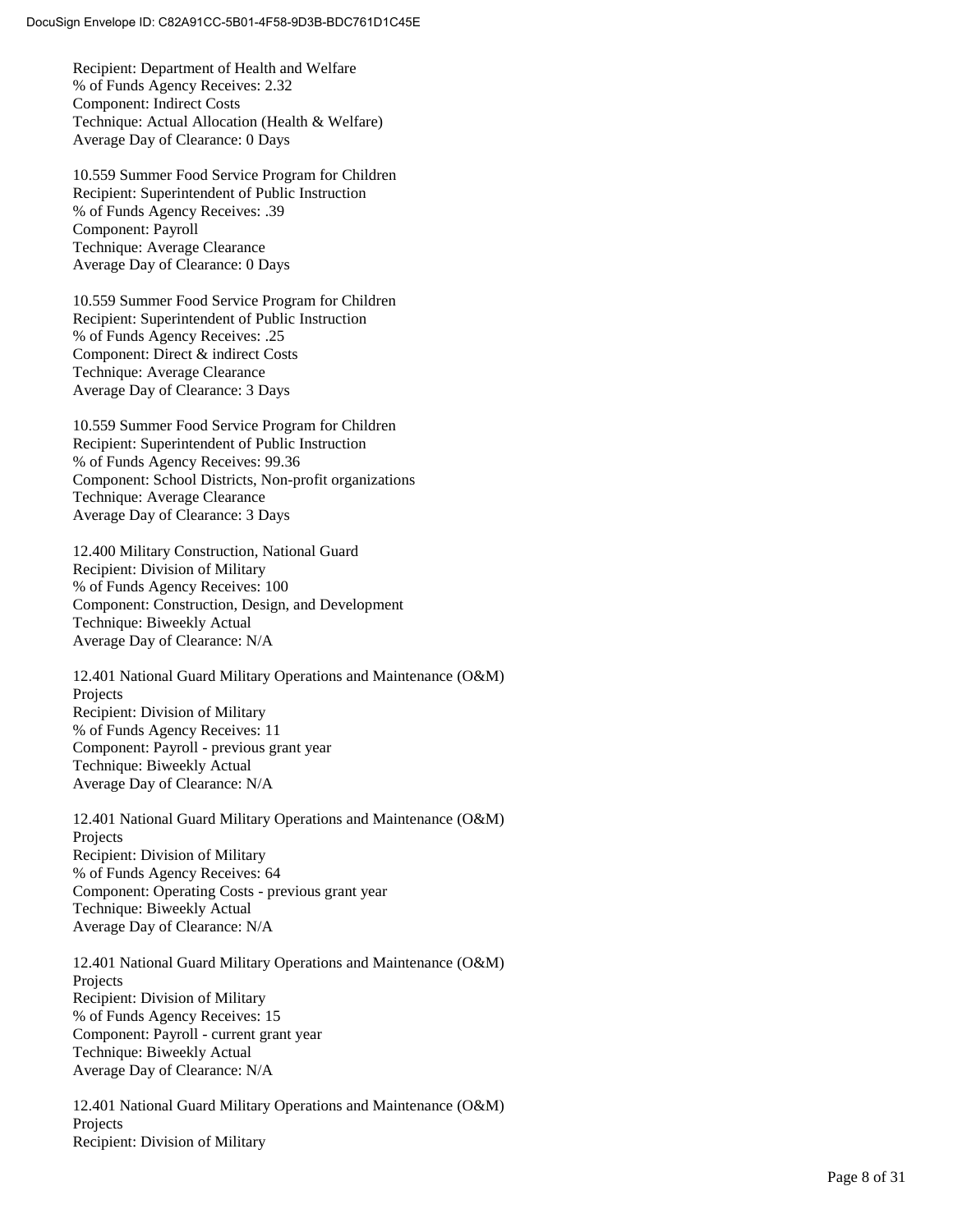% of Funds Agency Receives: 10 Component: Operating costs - current grant year Technique: Biweekly Actua l Average Day of Clearance: N/A

15.611 Wildlife Restoration Recipient: Department of Fish and Game % of Funds Agency Receives: 50 Component: Payroll Technique: Monthly Actual - F&G Average Day of Clearance: N/A

15.611 Wildlife Restoration Recipient: Department of Fish and Game % of Funds Agency Receives: 50 Component: Vendor Payments Technique: Monthly Actual - F&G Average Day of Clearance: N/A

17.225F Unemployment Insurance -- Federal Benefit Account and Administrative Costs Recipient: Department of Labor % of Funds Agency Receives: 83 Component: Federal Benefits Technique: Actual Clearance, ZBA - Same Day Payment Average Day of Clearance: 0 Days

17.225F Unemployment Insurance -- Federal Benefit Account and Administrative Costs Recipient: Department of Labor % of Funds Agency Receives: 11 Component: Payroll Technique: Average Clearance Average Day of Clearance: N/A

17.225F Unemployment Insurance -- Federal Benefit Account and Administrative Costs Recipient: Department of Labor % of Funds Agency Receives: 2 Component: Indirect Costs Technique: Actual Allocation (Labor Agreement) Average Day of Clearance: 0 Days

17.225F Unemployment Insurance -- Federal Benefit Account and Administrative Costs Recipient: Department of Labor % of Funds Agency Receives: 4 Component: Non -Payroll Administrative Costs Technique: Drawdowns on Payroll Cycle Average Day of Clearance: 0 Days

17.225S Unemployment Insurance -- State Benefit Account Recipient: Department of Labor % of Funds Agency Receives: 100 Component: State Benefits Technique: Actual Clearance, ZBA - Same Day Payment Average Day of Clearance: 0 Days

20.205 Highway Planning and Construction Recipient: Idaho Transportation Department % of Funds Agency Receives: 78.43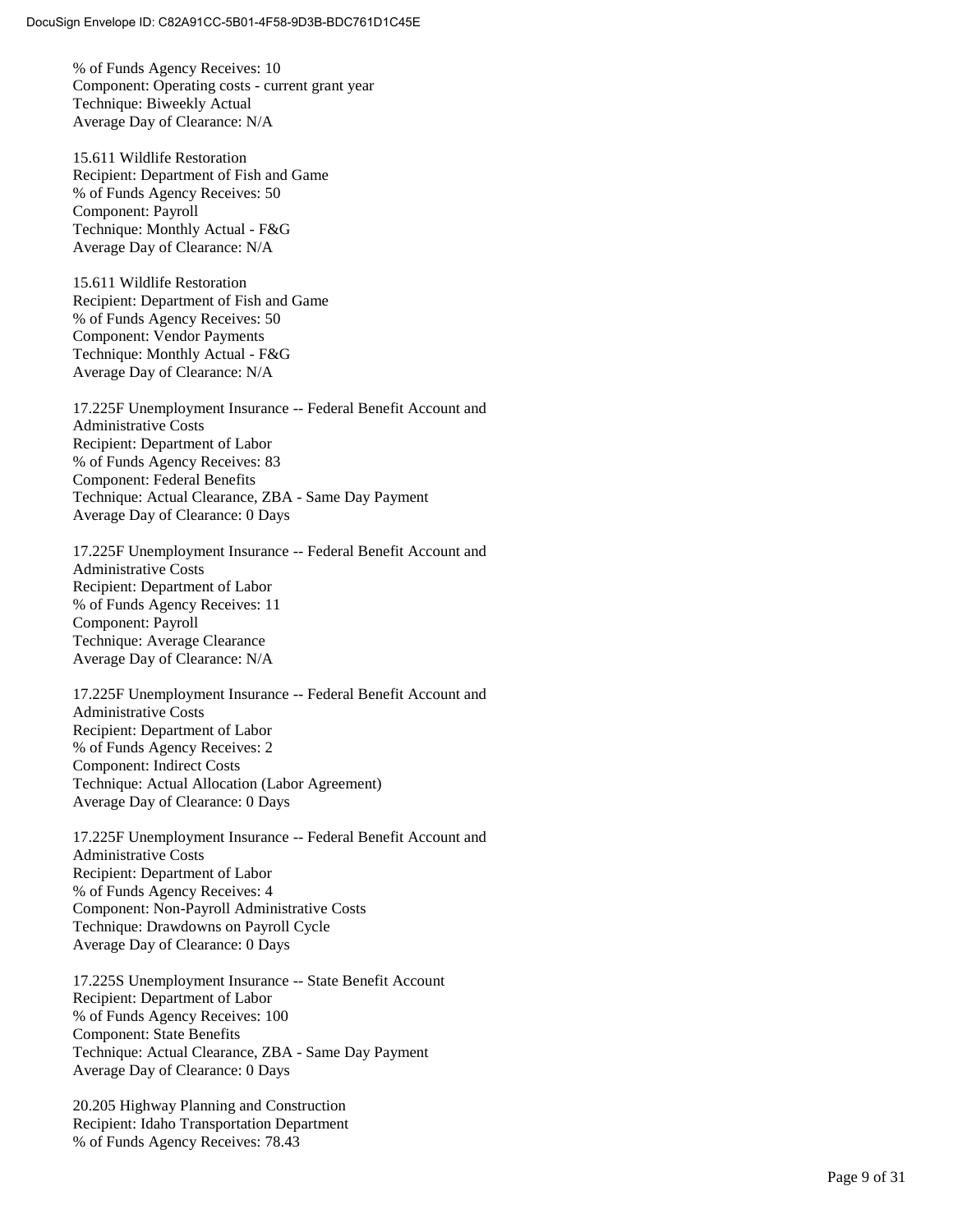Component: Construction, Consultant Costs Technique: Average Clearance Average Day of Clearance: 0 Days

20.205 Highway Planning and Construction Recipient: Idaho Transportation Department % of Funds Agency Receives: 1.57 Component: Adjustments, Internal Services Technique: Weekly Billing - ITD Average Day of Clearance: 0 Days

20.205 Highway Planning and Construction Recipient: Idaho Transportation Department % of Funds Agency Receives: 3.66 Component: Payroll Costs Technique: Average Clearance with Payroll Average Day of Clearance: 0 Days

20.205 Highway Planning and Construction Recipient: Idaho Transportation Department % of Funds Agency Receives: 16.34 Component: Debt Service Technique: Pre -Issuance - Grant Anticipation Revenue Vehicle (GARVEE) Debt Service Payments Average Day of Clearance: 0 Days

20.509 Public Transportation for Nonurbanized Areas Recipient: Idaho Transportation Department % of Funds Agency Receives: 2.91 Component: Payroll Costs Technique: Biweekly Actual Average Day of Clearance: 0 Days

20.509 Public Transportation for Nonurbanized Areas Recipient: Idaho Transportation Department % of Funds Agency Receives: 1.88 Component: Operating Costs Technique: Biweekly Actual Average Day of Clearance: 0 Days

20.509 Public Transportation for Nonurbanized Areas Recipient: Idaho Transportation Department % of Funds Agency Receives: 95.21 Component: Sub -Grantee Costs Technique: Biweekly Actual Average Day of Clearance: 0 Days

64.015 Veterans State Nursing Home Care Recipient: Division of Veterans Services % of Funds Agency Receives: 100 Component: Benefits Technique: Actual Allocation (Statewide Plan) Average Day of Clearance: 0 Days

84.010 Title I Grants to Local Educational Agencies Recipient: Superintendent of Public Instruction % of Funds Agency Receives: 1 Component: Payroll Technique: Average Clearance Average Day of Clearance: 0 Days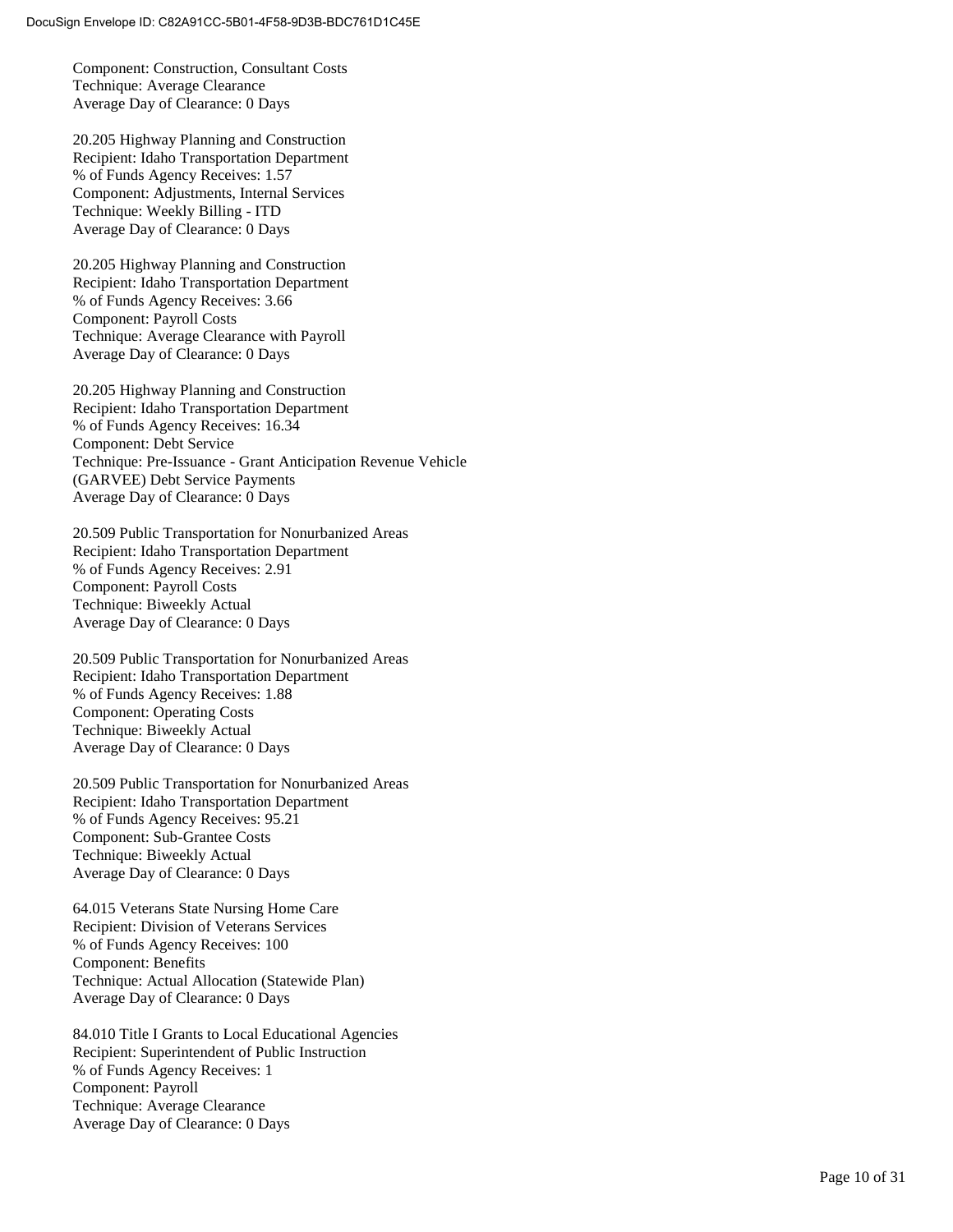84.010 Title I Grants to Local Educational Agencies Recipient: Superintendent of Public Instruction % of Funds Agency Receives: 1 Component: Direct & Indirect Costs Technique: Average Clearance Average Day of Clearance: 3 Days

84.010 Title I Grants to Local Educational Agencies Recipient: Superintendent of Public Instruction % of Funds Agency Receives: 98 Component: School Districts Technique: Average Clearance Average Day of Clearance: 3 Days

84.027 Special Education -- Grants to States Recipient: Superintendent of Public Instruction % of Funds Agency Receives: 1 Component: Payroll Technique: Average Clearance Average Day of Clearance: 0 Days

84.027 Special Education -- Grants to States Recipient: Superintendent of Public Instruction % of Funds Agency Receives: 97 Component: School Districts Technique: Average Clearance Average Day of Clearance: 3 Days

84.027 Special Education -- Grants to States Recipient: Superintendent of Public Instruction % of Funds Agency Receives: 2 Component: Direct & Indirect Costs Technique: Average Clearance Average Day of Clearance: 3 Days

84.126 Rehabilitation Services -- Vocational Rehabilitation Grants to **States** Recipient: Commission for the Blind and Visually Impaired % of Funds Agency Receives: 9 Component: Payroll Technique: Average Clearance Average Day of Clearance: 0 Days

84.126 Rehabilitation Services -- Vocational Rehabilitation Grants to **States** Recipient: Commission for the Blind and Visually Impaired % of Funds Agency Receives: 7 Component: Vendor payments Technique: Average Clearance Average Day of Clearance: 7 Days

84.126 Rehabilitation Services -- Vocational Rehabilitation Grants to **States** Recipient: Idaho Division of Vocational Rehabilitation % of Funds Agency Receives: 28 Component: Vendor Payments, Benefits Technique: Biweekly Actual Average Day of Clearance: 0 Days

84.126 Rehabilitation Services -- Vocational Rehabilitation Grants to **States**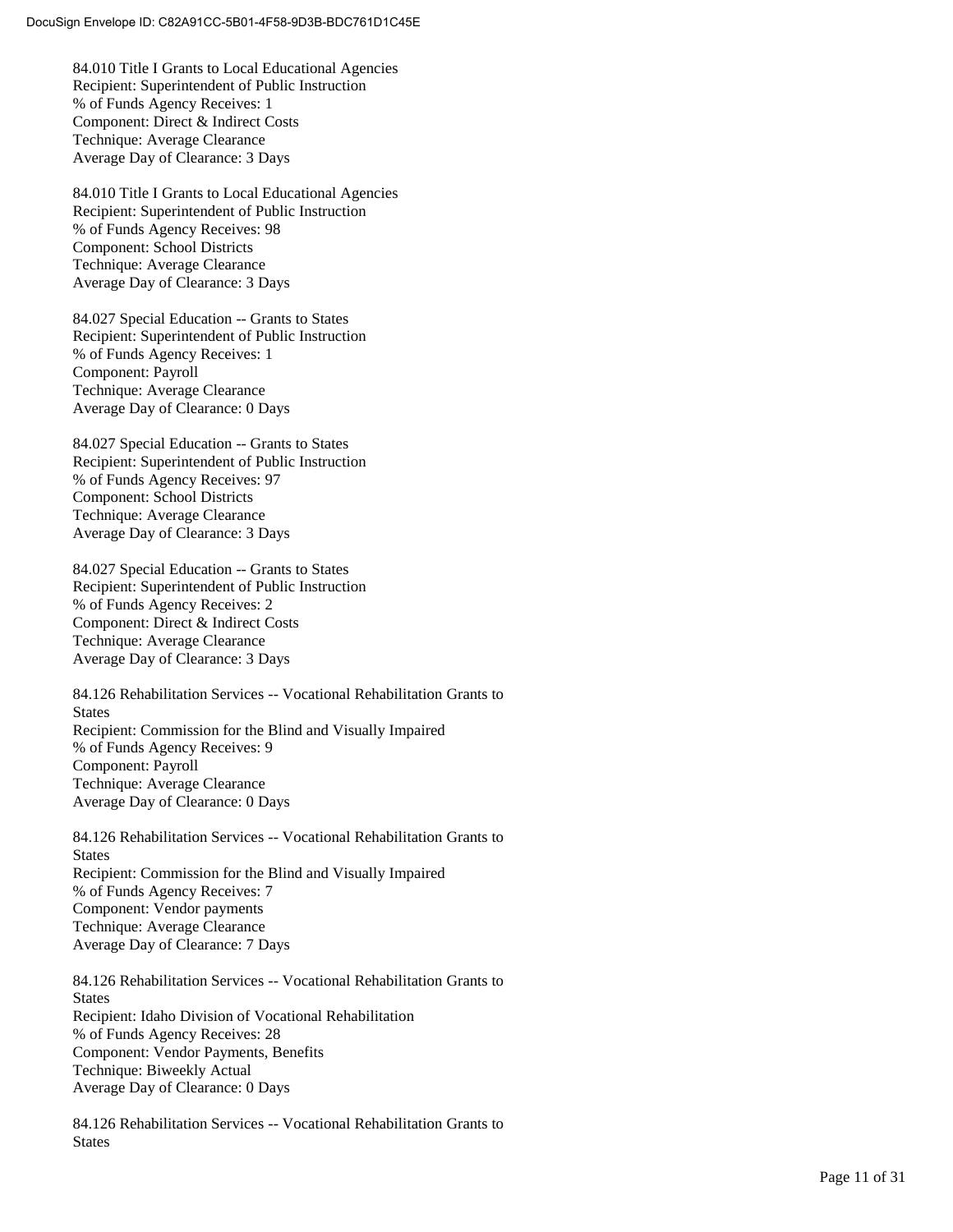Recipient: Idaho Division of Vocational Rehabilitation % of Funds Agency Receives: 28 Component: Payroll Technique: Biweekly Actual Average Day of Clearance: 0 Days

84.126 Rehabilitation Services -- Vocational Rehabilitation Grants to States Recipient: Idaho Division of Vocational Rehabilitation % of Funds Agency Receives: 28 Component: Indirect Costs Technique: Biweekly Actual Average Day of Clearance: N/A

84.425 Education Stabilization Fund Recipient: Superintendent of Public Instruction % of Funds Agency Receives: 97.84 Component: School Districts Technique: Average Clearance Average Day of Clearance: 3 Days

84.425 Education Stabilization Fund Recipient: Superintendent of Public Instruction % of Funds Agency Receives: .11 Component: Payroll Technique: Average Clearance Average Day of Clearance: 0 Days

84.425 Education Stabilization Fund Recipient: Superintendent of Public Instruction % of Funds Agency Receives: 1.38 Component: Direct & Indirect Costs Technique: Average Clearance Average Day of Clearance: 3 Days

84.425 Education Stabilization Fund Recipient: Superintendent of Public Instruction % of Funds Agency Receives: .67 Component: Non -Public Schools Technique: Average Clearance Average Day of Clearance: 3 Days

93.323 Epidemiology and Laboratory Capacity for Infectious Diseases (ELC) Recipient: Department of Health and Welfare % of Funds Agency Receives: 7.29 Component: Payroll Technique: Payroll Payment Schedule (Health & Welfare) Average Day of Clearance: 0 Days

93.323 Epidemiology and Laboratory Capacity for Infectious Diseases (ELC) Recipient: Department of Health and Welfare % of Funds Agency Receives: 91.23 Component: Direct Administrative Costs and Benefits Technique: Composite Clearance - (Health & Welfare) Average Day of Clearance: 5 Days

93.323 Epidemiology and Laboratory Capacity for Infectious Diseases (ELC) Recipient: Department of Health and Welfare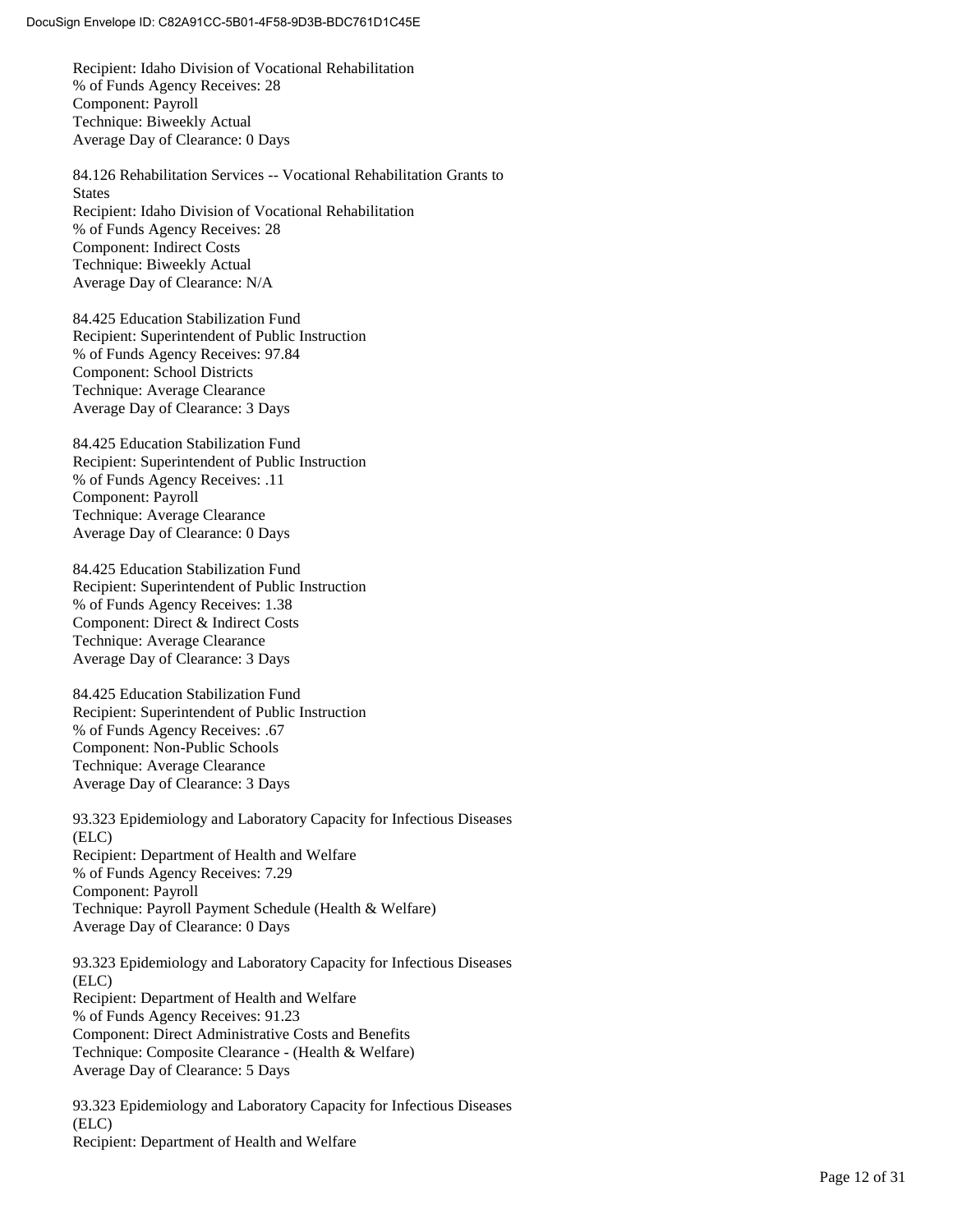% of Funds Agency Receives: 1.48 Component: Indirect Costs Technique: Actual Allocation (Health & Welfare) Average Day of Clearance: 0 Days

93.558 Temporary Assistance for Needy Families Recipient: Department of Health and Welfare % of Funds Agency Receives: 13.79 Component: Benefits (EBT) Technique: Actual Clearance, ZBA - Same Day Payment Average Day of Clearance: 0 Days

93.558 Temporary Assistance for Needy Families Recipient: Department of Health and Welfare % of Funds Agency Receives: 5.7 Component: Payroll Technique: Payroll Payment Schedule (Health & Welfare) Average Day of Clearance: 0 Days

93.558 Temporary Assistance for Needy Families Recipient: Department of Health and Welfare % of Funds Agency Receives: 40.92 Component: Direct Administrative Costs and Benefits Technique: Composite Clearance - (Health & Welfare) Average Day of Clearance: 5 Days

93.558 Temporary Assistance for Needy Families Recipient: Department of Health and Welfare % of Funds Agency Receives: 39.59 Component: Indirect Costs Technique: Actual Allocation (Health & Welfare) Average Day of Clearance: 0 Days

93.568 Low -Income Home Energy Assistance Recipient: Department of Health and Welfare % of Funds Agency Receives: .34 Component: Payroll Technique: Payroll Payment Schedule (Health & Welfare) Average Day of Clearance: 0 Days

93.568 Low -Income Home Energy Assistance Recipient: Department of Health and Welfare % of Funds Agency Receives: 99.44 Component: Direct Administrative Costs and Benefits Technique: Composite Clearance - (Health & Welfare) Average Day of Clearance: 5 Days

93.568 Low -Income Home Energy Assistance Recipient: Department of Health and Welfare % of Funds Agency Receives: .22 Component: Indirect Costs Technique: Actual Allocation (Health & Welfare) Average Day of Clearance: 0 Days

93.575 Child Care and Development Block Grant Recipient: Department of Health and Welfare % of Funds Agency Receives: .56 Component: Payroll Technique: Payroll Payment Schedule (Health & Welfare) Average Day of Clearance: 0 Days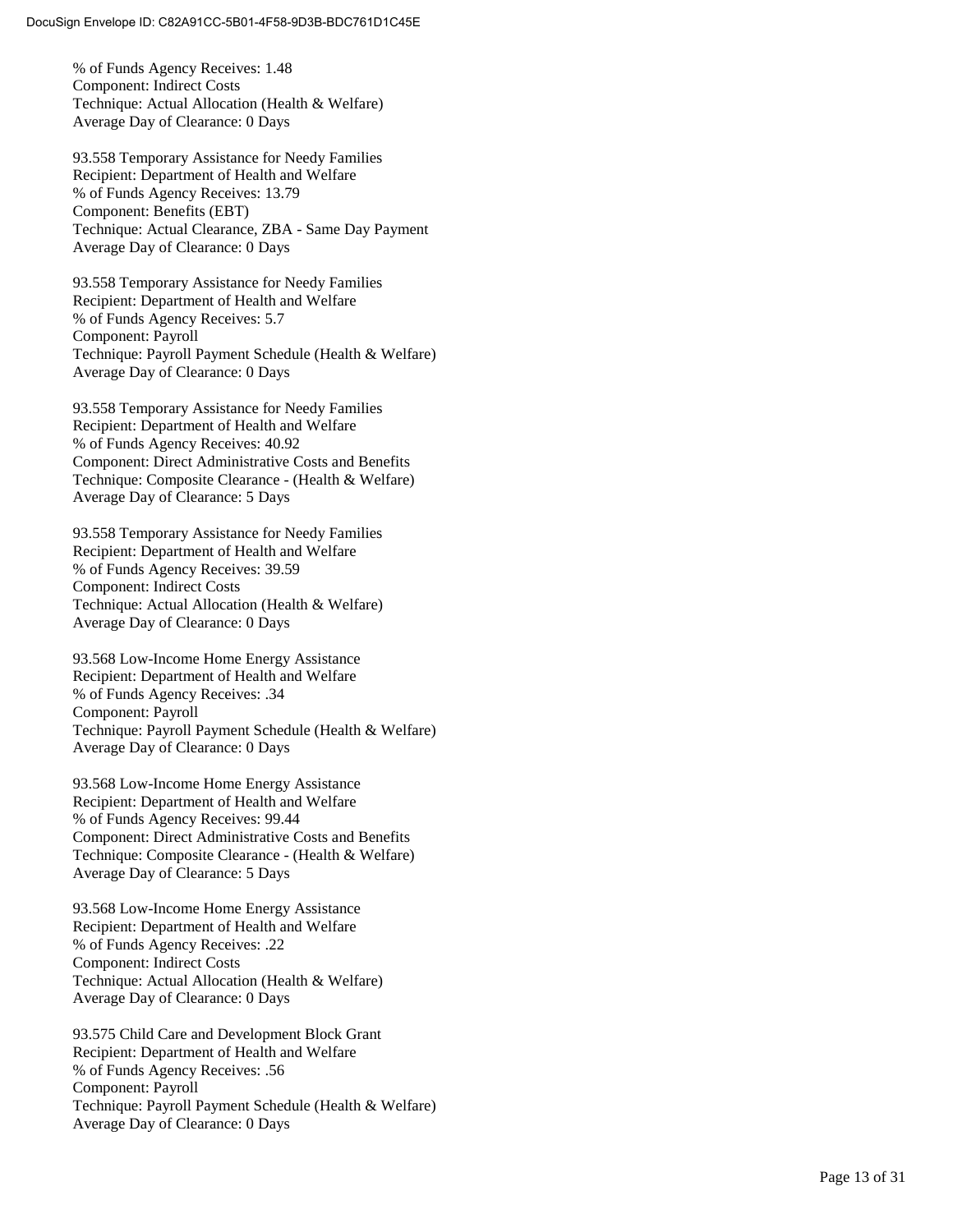93.575 Child Care and Development Block Grant Recipient: Department of Health and Welfare % of Funds Agency Receives: 95.87 Component: Direct Administrative Costs and Benefits Technique: Composite Clearance - (Health & Welfare) Average Day of Clearance: 5 Days

93.575 Child Care and Development Block Grant Recipient: Department of Health and Welfare % of Funds Agency Receives: 3.57 Component: Indirect Costs Technique: Actual Allocation (Health & Welfare) Average Day of Clearance: 0 Days

93.658 Foster Care -- Title IV-E Recipient: Department of Health and Welfare % of Funds Agency Receives: 1.3 Component: Payroll Technique: Payroll Payment Schedule (Health & Welfare) Average Day of Clearance: 0 Days

93.658 Foster Care -- Title IV-E Recipient: Department of Health and Welfare % of Funds Agency Receives: 58.49 Component: Direct Administrative Costs and Benefits Technique: Composite Clearance - (Health & Welfare) Average Day of Clearance: 5 Days

93.658 Foster Care -- Title IV-E Recipient: Department of Health and Welfare % of Funds Agency Receives: 40.21 Component: Indirect Costs Technique: Actual Allocation (Health & Welfare) Average Day of Clearance: 0 Days

93.767 Children's Health Insurance Program Recipient: Department of Health and Welfare % of Funds Agency Receives: 96.86 Component: Benefits Technique: Estimated Clearance Average Day of Clearance: N/A

93.767 Children's Health Insurance Program Recipient: Department of Health and Welfare % of Funds Agency Receives: 1.66 Component: Direct Administrative Costs Technique: Composite Clearance - (Health & Welfare) Average Day of Clearance: 5 Days

93.767 Children's Health Insurance Program Recipient: Department of Health and Welfare % of Funds Agency Receives: 1.48 Component: Indirect Costs Technique: Actual Allocation (Health & Welfare) Average Day of Clearance: 0 Days

93.778 Medical Assistance Program Recipient: Department of Health and Welfare % of Funds Agency Receives: .63 Component: Payroll Technique: Payroll Payment Schedule (Health & Welfare)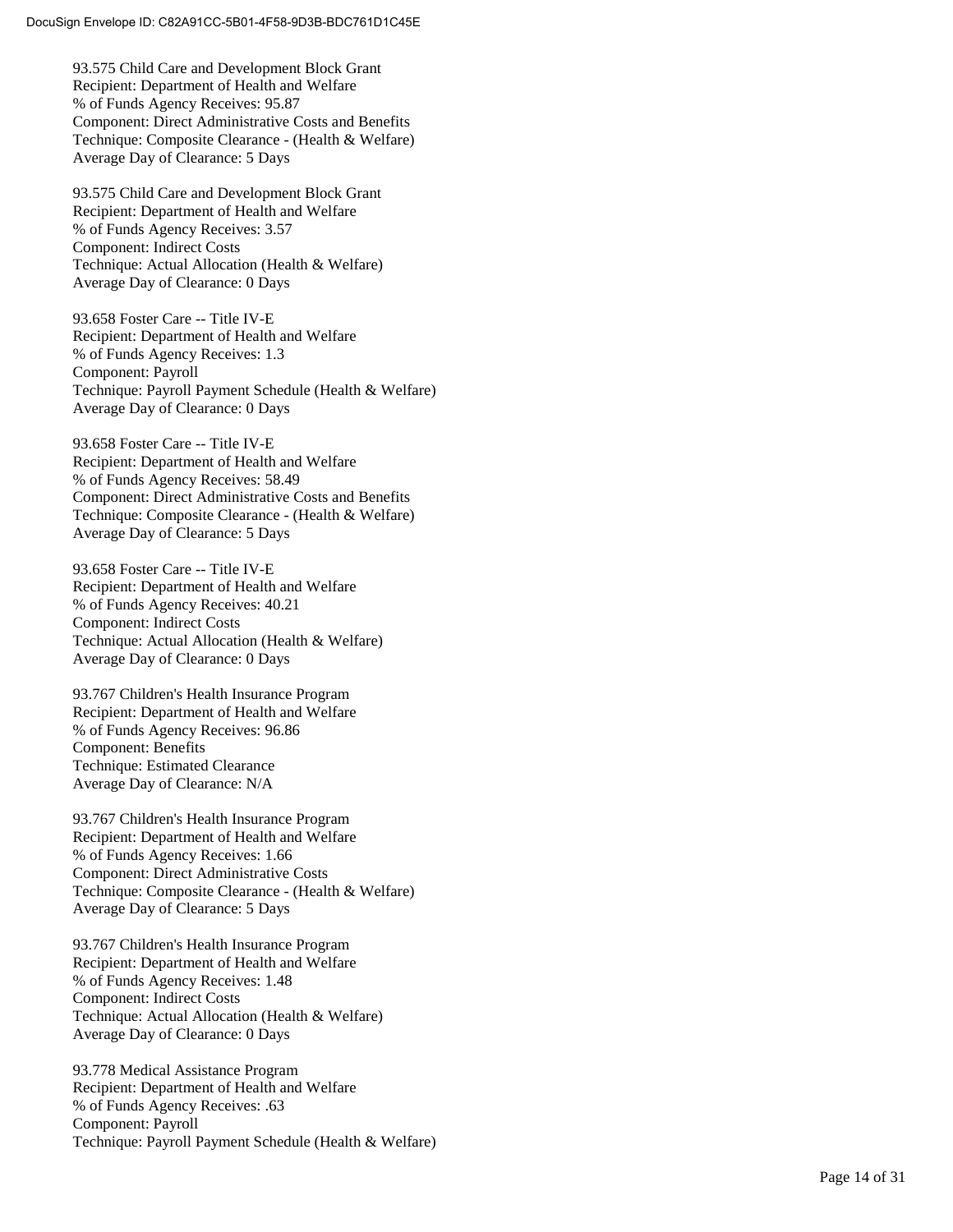Average Day of Clearance: 0 Days

93.778 Medical Assistance Program Recipient: Department of Health and Welfare % of Funds Agency Receives: 96.21 Component: Benefits Technique: Estimated Clearance Average Day of Clearance: N/A

93.778 Medical Assistance Program Recipient: Department of Health and Welfare % of Funds Agency Receives: 1.51 Component: Direct Administrative Costs Technique: Composite Clearance - (Health & Welfare) Average Day of Clearance: 5 Days

93.778 Medical Assistance Program Recipient: Department of Health and Welfare % of Funds Agency Receives: 1.65 Component: Indirect Costs Technique: Actual Allocation (Health & Welfare) Average Day of Clearance: 0 Days

97.036 Disaster Grants - Public Assistance (Presidentially Declared Disasters) Recipient: Division of Military % of Funds Agency Receives: 5.6 Component: Payroll and Benefit Costs Technique: Biweekly Actual Average Day of Clearance: 0 Days

97.036 Disaster Grants - Public Assistance (Presidentially Declared Disasters) Recipient: Division of Military % of Funds Agency Receives: 1.4 Component: Operating Costs Technique: Biweekly Actual Average Day of Clearance: 0 Days

97.036 Disaster Grants - Public Assistance (Presidentially Declared Disasters) Recipient: Division of Military % of Funds Agency Receives: 93 Component: Trustee and Benefit Costs/Subrecipient Costs Technique: Weekly Actual Average Day of Clearance: 0 Days

6.3.3 Materiality Exemptions

Agencies exempt from coverage on the basis of materiality:

none

#### **7.0 CLEARANCE PATTERNS**

7.1 The State shall develop separate clearance patterns for each of the following:

Basis for Development/Sources of Data Program Specific

Program: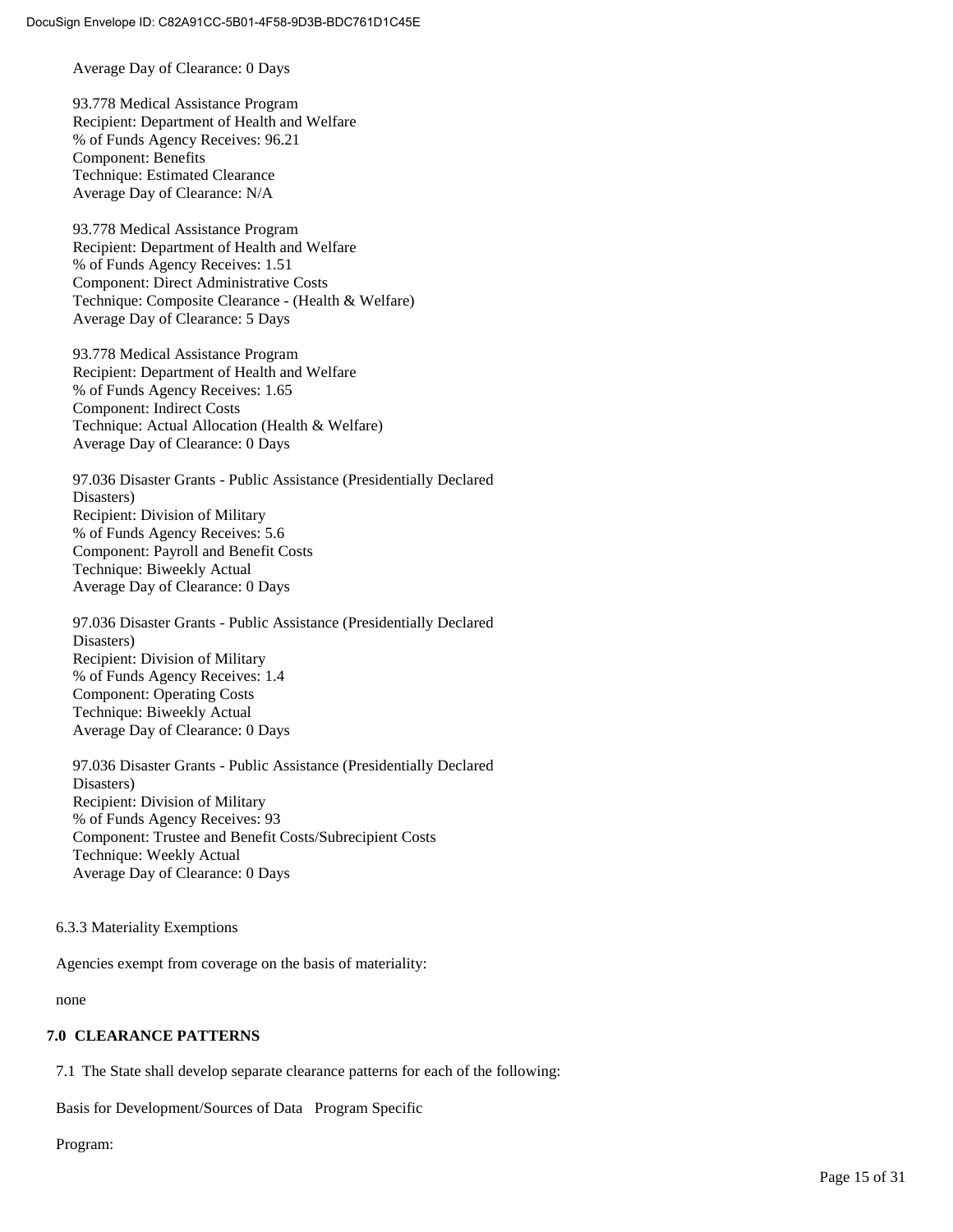10.555 National School Lunch for Children 15.611 Wildlife Restoration and Basic Hunter Education 20.205 Highway Planning & Construction 84.010 Title I Grants to Local Educational Agencies 84.027 Special Education Grants to States 84.126 Rehabilitation Services Basic Grants to States

The information necessary to create clearance patterns for these programs was extracted from the State Controller's Office STARS accounting system. The Controller's Office developed a program from the warrant control, warrant detail and grant files that allows the Division of Financial Management (DFM) to initiated jobs when needed on an individual agency basis.

The data elements included in Clear-pat are agency code, transaction T.D., warrant number, amount, CFDA # (when available), warrant issue date, warrant status date, warrant redemption date, fund/detail, document number/suffix, grant/phase, revenue sub-object/detail, expenditure sub-object/detail, vendor number, vendor name.

DFM initiates the job to extract data by agency for a three-month time period and downloads the information into its pc database program. The program excludes all nonfederal funds, payroll transactions, and receipts. The program includes fields for agency name, warrant number, amount, CFDA #, warrant issue date, warrant redemption date, warrant status date, document number, and number of days for warrant clearance.

The Department of Labor does not identify transactions by CDFA number; therefore, their clearance patterns are developed excluding all non-payroll and Unemployment Insurance Benefits transactions for the agency.

Program:

- 10.557 Special Supplemental Nutrition Program for Women, Infants, and Children
- 10.561 Administrative Matching Grants for SNAP
- 93.558 Temporary Assistance for Needy Families
- 93.563 Child Support Enforcement
- 93.568 Low Income Home Energy Assistance
- 93.575 Child Care and Development Block Grant
- 93.658 Foster Care Title IV-E
- 93.767 State Children's Insurance Program
- 93.778 Medical Assistance Program

The State Department of Health and Welfare (H&W) uses an internal accounting system (FISCAL) to record accounting data to the federal grant files and the State Controller's Office (STARS) system to issue warrants.

The H&W accounting system records the expenditures by grant and allows for identification of warrant numbers for associated payments. There is a software program in the FISCAL system that H&W uses when they need to determine or verify clearance patterns.

Once H&W has the redeemed warrant report from the FISCAL system, a clearance pattern is created on a FISCAL spreadsheet that includes the warrant issue date, warrant redemption date, number of work days for warrant clearance and the amount. Clearance patterns are based on three months of data.

Except for the Medical Assistance Program and SCHIP, all of the dollar-weighted average days for the above CFDA programs have been used to arrive at a Composite dollar-weighted average that is used in the Composite Clearance - (Health & Welfare) clearance pattern. The average days were four(4).

Program: 17.225 Unemployment Insurance

The information necessary to create clearance patterns for these programs was extracted from the Department of Labor's Unemployment Insurance Benefit Payment System. The Data Processing Bureau developed a program to extract data from the VU1B.ESV.ESP960Fl file.

The data elements extracted are check number, dollar amount, date of issue and date cleared bank. The program calculates the number of days from issuance to clearance. Clearance patterns are based on three months of data.

Payroll Clearance Pattern Methodology The average date of clearance for payroll is 1-calendar days. Funds shall be drawn on Thursday to be received and available on Friday, payday.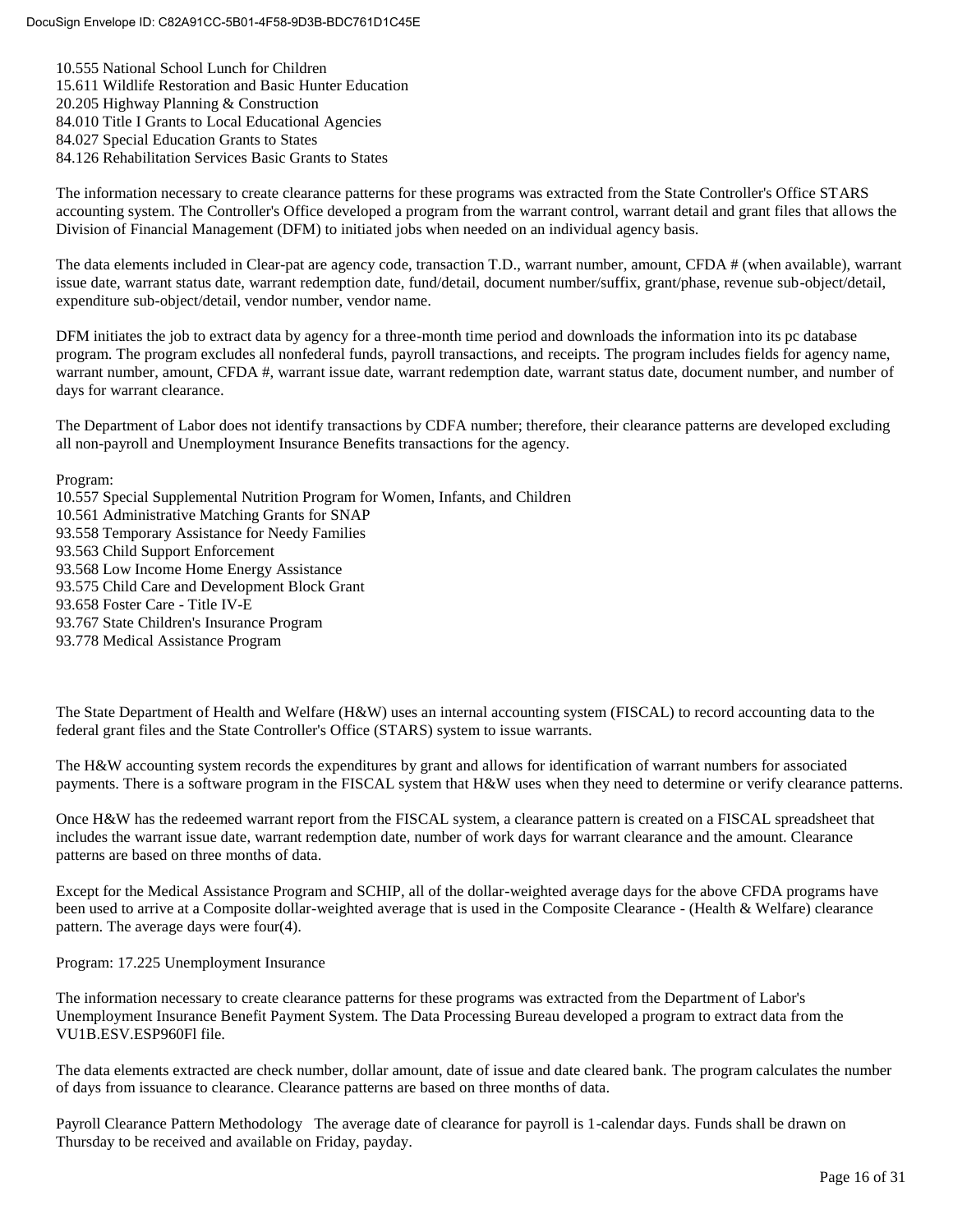7.2 The following shall develop the State's clearance patterns:

The Division of Financial Management, Executive Office of the Governor; Department of Health and Welfare; Department of Labor.

7.3 The sources of data the State shall use when developing its clearance patterns are as follows:

State Controller's Office STARS accounting system: State Department of Health and Welfare's internal accounting system (FISCAL); State Department of Labor's Unemployment Insurance Benefit Payment System.

7.4 The State shall use the following methodology when developing its clearance patterns:

When developing each clearance pattern, the State shall track at least 99% of the funds disbursed, from issuance to clearance, for a period of at least three months.

7.5 The State shall identify for each check or warrant (hereafter, check) in the population: (1) the date the check was released for payment; (2) the date the check was debited from the State's account, and, (3) the amount of the check.

7.6 The State shall use the following method to calculate the dollar-weighted average day of clearance:

To determine the number of days each check was outstanding (clearance time), the issue date shall be subtracted from the date the check cleared the State's account.

To determine the percentage of the disbursement paid out each day following issuance, the amount of the checks that clear the State's account each day shall be summed and then divided by the amount of the total disbursement.

For each day following issuance, the clearance time of the checks paid out that day shall be multiplied by the percentage of the total disbursement those checks represent. This product is the clearance factor.

The dollar-weighted average day of clearance for the disbursement shall be determined by summing the clearance factor of each day following the disbursement.

7.7 The State shall adjust each clearance pattern to reflect the dollar-weighted proportion of funds paid out by EFT/Direct payroll, with the following exceptions:

#### no exceptions

The State shall also adjust each clearance pattern to reflect:

No adjustments are made to the clearance patterns

7.8 Each of the State's clearance patterns is calculated in Business days.

7.9 An authorized State official shall certify that each clearance pattern developed by the State accurately corresponds to the clearance activity of the programs to which it is applied. This certification shall be provided to the Fiscal Service prior to the effective date of the Agreement. The State shall recertify its clearance patterns at least every five years.

7.10 The State shall follow the procedures of 31 CFR 205 if it has actual or constructive knowledge, at any time, that a clearance pattern does not correspond to a program's clearance activity.

#### **8.0 INTEREST CALCULATION METHODOLOGY**

8.1 General Terms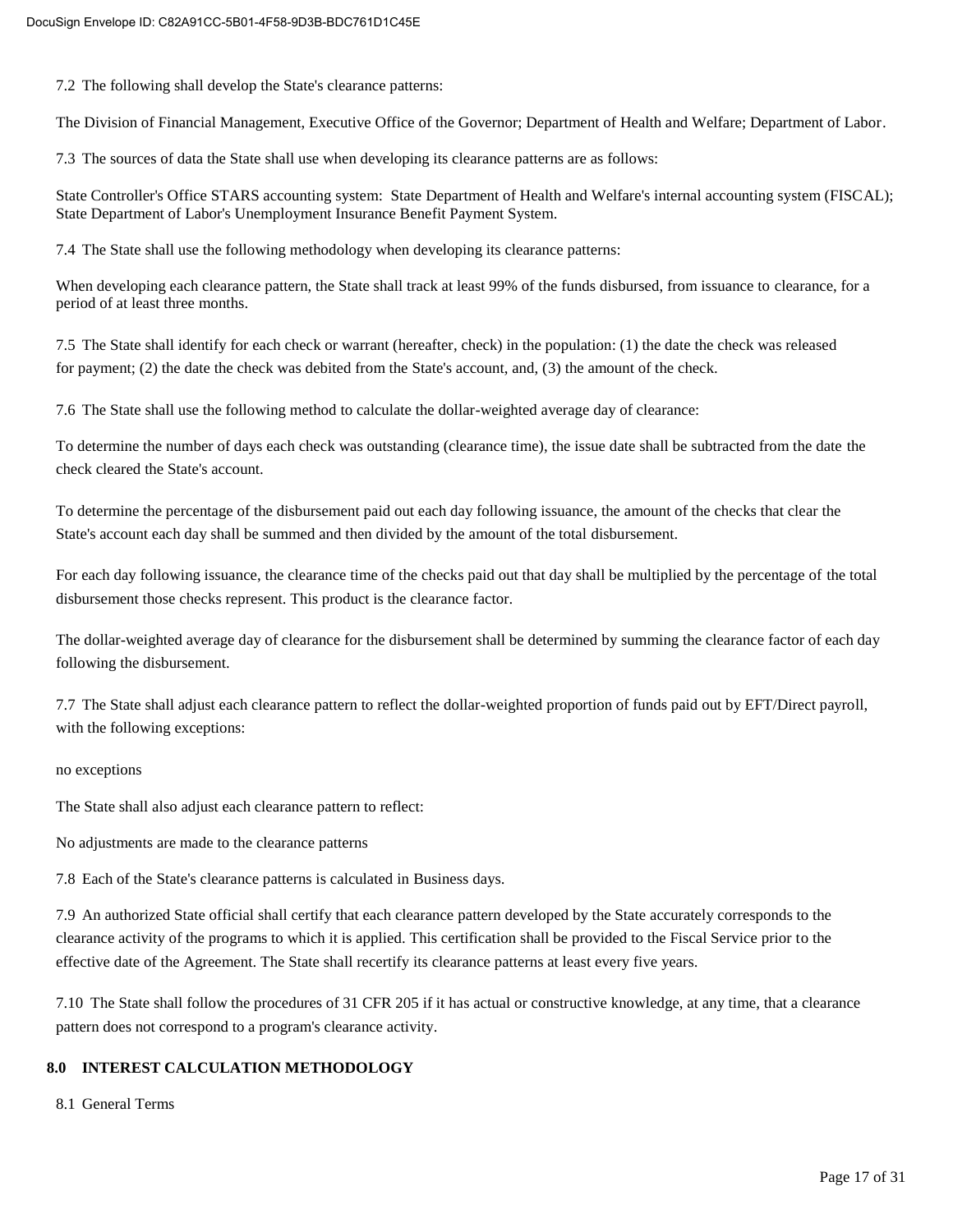8.1.1 The State and the Secretary agree that no interest liabilities will be incurred for transfers of funds made in accordance with the procedures specified in section 6 of this Agreement where the following funding techniques are applied:

Actual Allocation (Health & Welfare) Actual Allocation (Labor Agreement) Actual Allocation (Statewide Plan) Actual Clearance, ZBA - Same Day Payment Average Clearance Average Clearance with Payroll Biweekly Actual Composite Clearance - (Health & Welfare) Drawdowns on Payroll Cycle Estimated Clearance Monthly Actual - F&G Payroll Payment Schedule (Health & Welfare) Pre-Issuance - Grant Anticipation Revenue Vehicle (GARVEE) Debt Service Payments Weekly Actual Weekly Billing - ITD

8.1.2 The State shall maintain information on disbursements and receipts of funds to verify the implementation of any funding technique and document interest liabilities.

For each disbursement, the State shall be able to identify:

- (1) amount of the issuance
- (2) date of issuance
- (3) date Federal funds are received and credited to a State account
- (4) amount of Federal funds received
- (5) date funds were requested

#### 8.2 Federal Interest Liabilities

8.2.1 A Federal interest liability shall accrue from the day the State pays out its own funds for program purposes to the day Federal funds are credited to a State account. With regard to funds transferred out of the Federal Highway Trust Fund, if a State does not bill at least weekly for current project costs, the Federal interest liability shall not accrue prior to the day the State submits a request for funds.

8.2.2 The State shall use the following method to calculate Federal interest liabilities:

Actual Activity:

For all transactions where the State pays out its own funds for program purposes prior to receiving Federal funds, the State shall track each payment from the date it is paid out of a State account to the date Federal funds are subsequently credited to a State account to cover that outlay. The Federal interest liability on each payment shall be based on the difference in whole days between the two events. With Federal-State matching programs, interest shall be calculated on the Federal percentage of the disbursement.

8.3 The Unemployment Trust Fund

8.3.1 The State shall use the following method to calculate State interest liabilities on funds withdrawn from the several accounts in the Unemployment Trust Fund:

Federal and State Funds are Not Interest Neutral:

The State shall use the following methodology to calculate State interest liabilities on funds withdrawn from the several accounts in the UTF under the Unemployment Insurance program.

Based on statements provided by its financial institution, or other appropriate source, the State shall determine the actual interest earnings and the related banking costs attributable to funds withdrawn from its account in the UTF.

At the end of the State's fiscal year, the State shall calculate the percentage of its total unemployment compensation expenditures for (1) funds withdrawn from the State account in the UTF, or the State %, and (2) funds withdrawn from the Federal Employees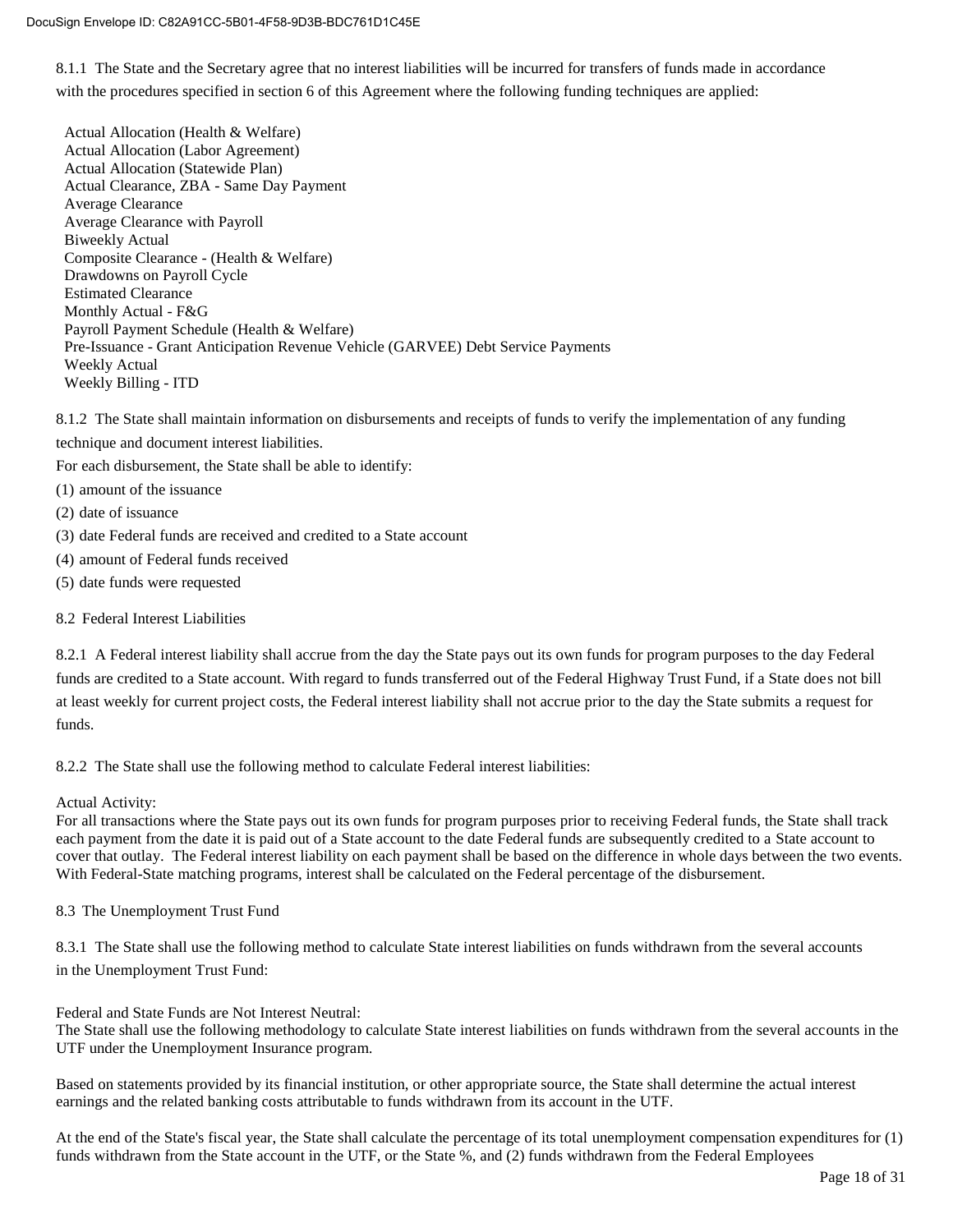Compensation Account (FECA) and the Extended Unemployment Compensation Account (EUCA) and any other accounts of Federal funds in the UTF, or the Federal %.

The State shall calculate the actual interest earnings and the related banking costs attributable to funds withdrawn from the State account in the UTF by multiplying the State % by the amount of the actual interest earnings and the related banking costs of the account as a whole. The State's liability for interest on funds withdrawn from its account in the UTF shall consist of the actual interest earnings attributable to such funds less the related banking costs attributed to such funds.

The State shall determine the average daily cash balance of its unemployment compensation benefit payment account for its fiscal year. The State shall calculate the average daily cash balance of Federal funds by multiplying the Federal % by the average daily cash balance of the benefit payment account on the whole. The State's liability for interest on funds withdrawn from the FECA and EUCA (and any other benefit accounts of Federal funds in the UTF from which the State draws funds) shall be the average daily cash balance of Federal funds multiplied by the annualized rate equal to the average equivalent yields of 13-week Treasury bills auctioned during the State's fiscal year.

#### 8.4 Refund Liabilities

8.4.1 The State shall be liable for interest on refunds from the date the refund is credited to a State account until the date the refund is debited from the State account for program purposes. The State shall apply a \$50,000 refund transaction threshold below which the State shall not incur or calculate interest liabilities on refunds. A transaction is defined as a single deposit.

- 8.4.2 For each refund, the State shall maintain information identifying:
- (1) date a refund is credited to a State account
- (2) date of the subsequent deposit of Federal funds against which the refund is offset
- (3) amount of the refund

8.4.3 The State shall use the following methodology to calculate interest liabilities on refunds:

Refunds Deposited to Interest Neutral Programs:

With programs to which applicable interest neutral funding techniques are applied, the State interest liability shall be based on the difference in whole days between the date the refund is deposited in a State account and the date the refund is offset against a subsequent deposit of Federal funds.

#### 8.5 Exemptions

8.5.1 Where more than one State agency is a recipient of Federal funds under a program, a particular State agency's funding may be excluded from interest calculation procedures if the State agency receives an amount of funds less than 5

% of the State's threshold for major Federal assistance programs. Notwithstanding this potential exemption, however, in no case shall less than 90% of a program's total funding be subject to interest calculation procedures.

Proration of calculations: If less than total program funding is subject to interest calculation procedures, the resulting interest liability calculations shall be prorated to 100% of program funding.

#### 8.6 State Interest Liabilities

8.6.1 The State shall be liable for interest on Federal funds from the date Federal funds are credited to a State account until the date those funds are paid out for program purposes.

8.6.2 The State shall use the following method to calculate State interest liabilities on Federal funds:

#### 8.6.2.1 Measuring Time Funds Are Held

#### Deposit to Clearance:

To determine the total time Federal funds are held, the State shall measure the time between the date Federal funds are received and credit to a State's account and the date those funds are debited from the State's account.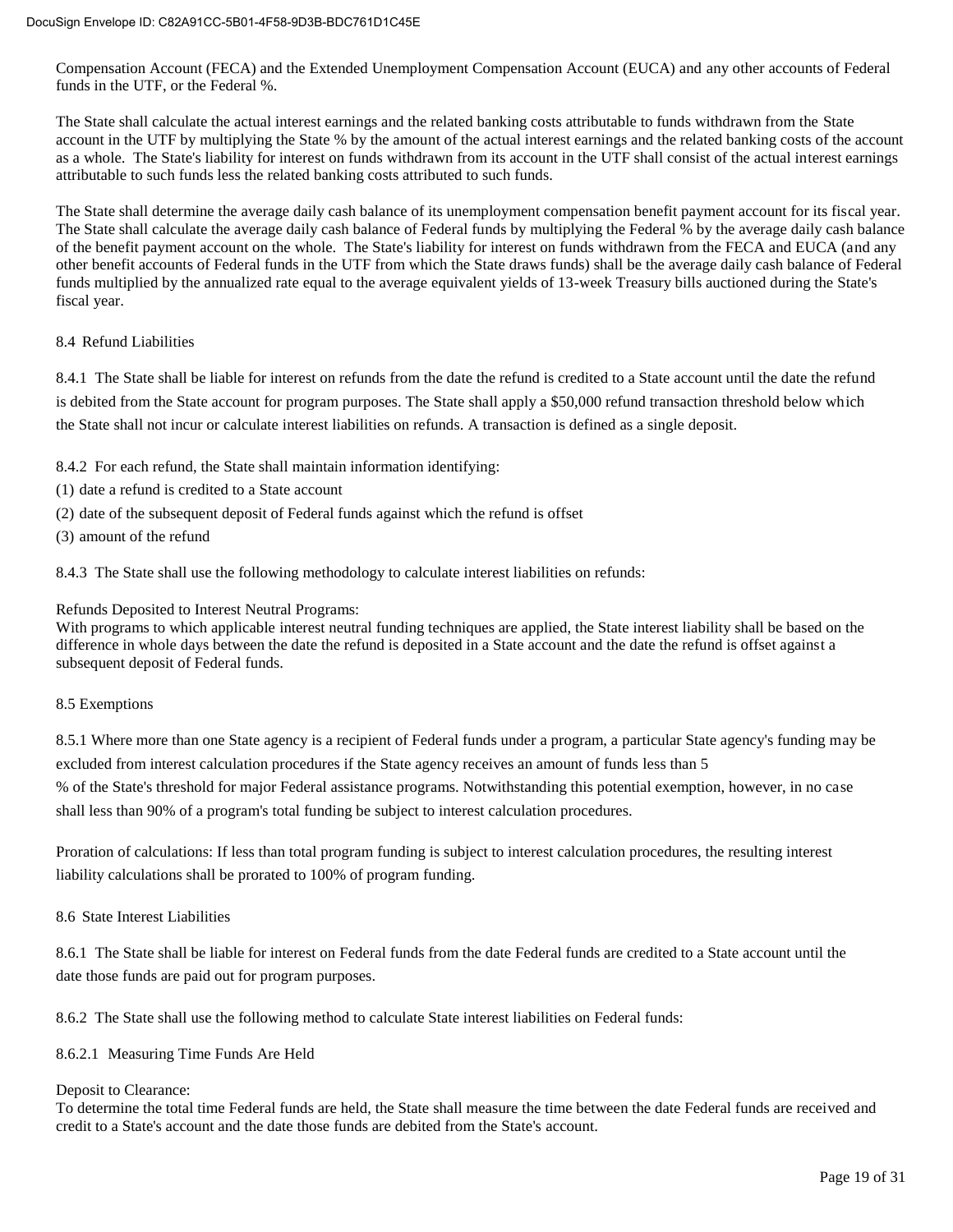8.6.2.2 Source of Data

Data is collected for actual dates of receipts compared to requested for dates.

8.6.2.3 Standards Applied

Statistical Sampling (Pre-Issuance):

To measure the time Federal funds are held in a State account prior to being disbursed, the State shall use statistical sampling. The sample shall be randomly selected, and shall be of sufficient size to ensure, at a minimum, a 95% confidence interval no wider than ą 0.3 dollar-weighted days about the estimated mean.

For each check in the sample population, the State shall:

1 subtract the deposit date from the issuance date

2 multiply the difference of step 1 by the check amount

3 divide the product of step 2 by the total amount of funds drawn in the sample to determine the dollar-weighted pre-issuance time for that check

The State shall then sum the dollar-weighted pre-issuance time for each check to arrive at the total dollar-weighted average pre-issuance time to be used for calculating State interest liabilities.

8.6.2.4 Calculation Procedure

Average Daily Balance:

 $I = ADB \times R$ , where

 $I = State's total interest liability$ 

ADB = Average Daily Balance of cash in a program's account, measured from deposit to clearance

R = Annualized rate equal to the average equivalent yields of 13-week Treasury bills auctioned during a State's fiscal year

#### **9.0 REVERSE FLOW PROGRAMS**

The State is not required to cover any reverse flow programs under the terms of this Agreement because the State does not participate in the program.

#### **10.0 INTEREST CALCULATION COSTS**

10.1 As set forth in 31 CFR 205.27, interest calculation costs are defined as those costs necessary for the actual calculation of interest, including the cost of developing and maintaining clearance patterns in support of the interest calculations. Interest calculation costs do not include expenses for normal disbursing services, such as processing of checks or maintaining records for accounting and reconciliation of cash balances, or expenses for upgrading or modernizing accounting systems. Interest calculation costs in excess of \$50,000 in any year are not eligible for reimbursement, unless the State provides justification with the annual report.

10.2 The State expects to incur the following types of interest calculation costs:

The State may incur personnel and operating costs to retrieve data and calculate interest on programs included in the annual treasury state agreement.

10.3 The State shall submit all claims for reimbursement of interest calculation costs with its Annual Report in accordance with 31 CFR 205.

#### **11.0 NON-COMPLIANCE**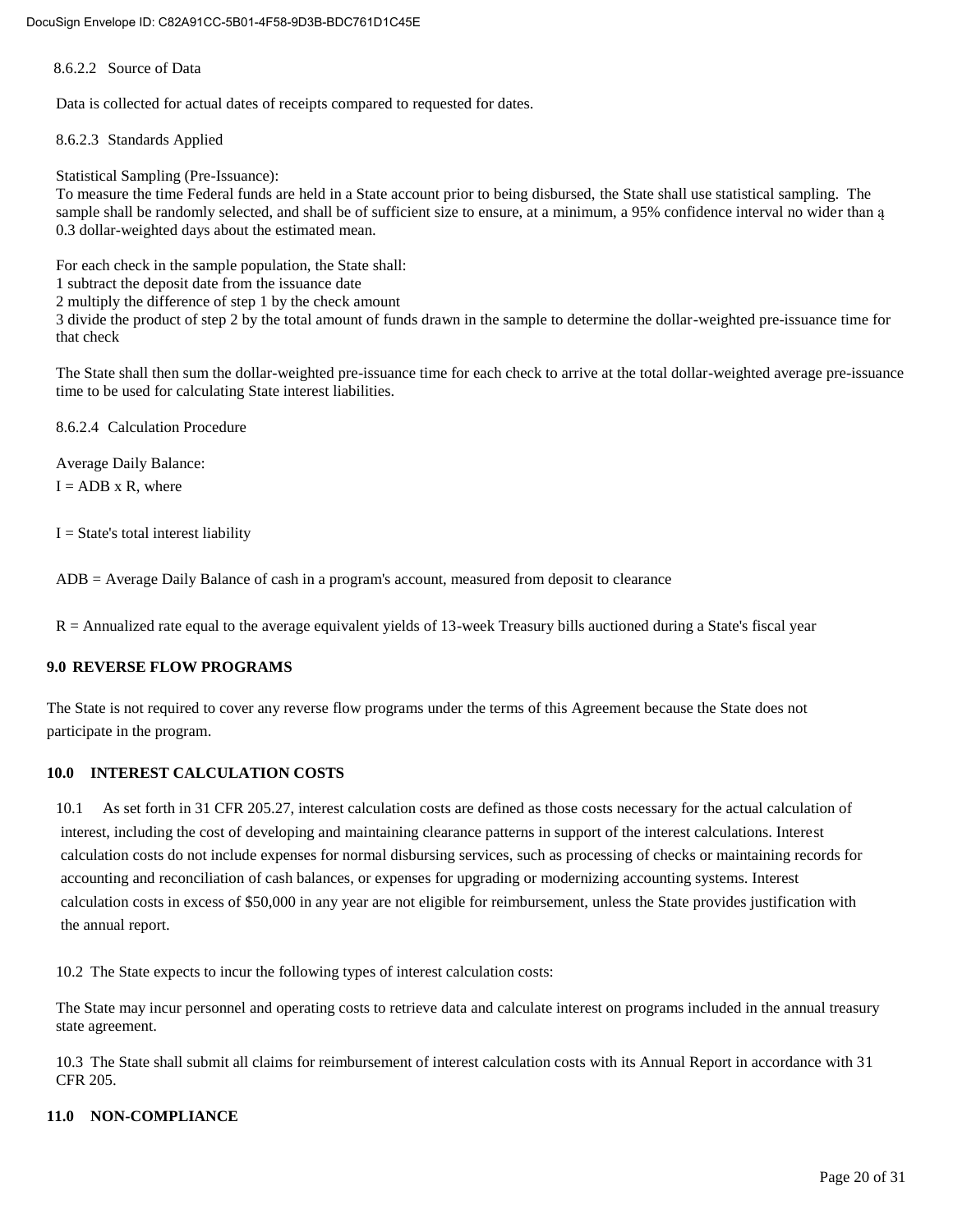11.1 The provisions of 31 CFR Part 205.29 and 31 CFR Part 205.30 shall apply in cases of non-compliance with the terms of this Agreement.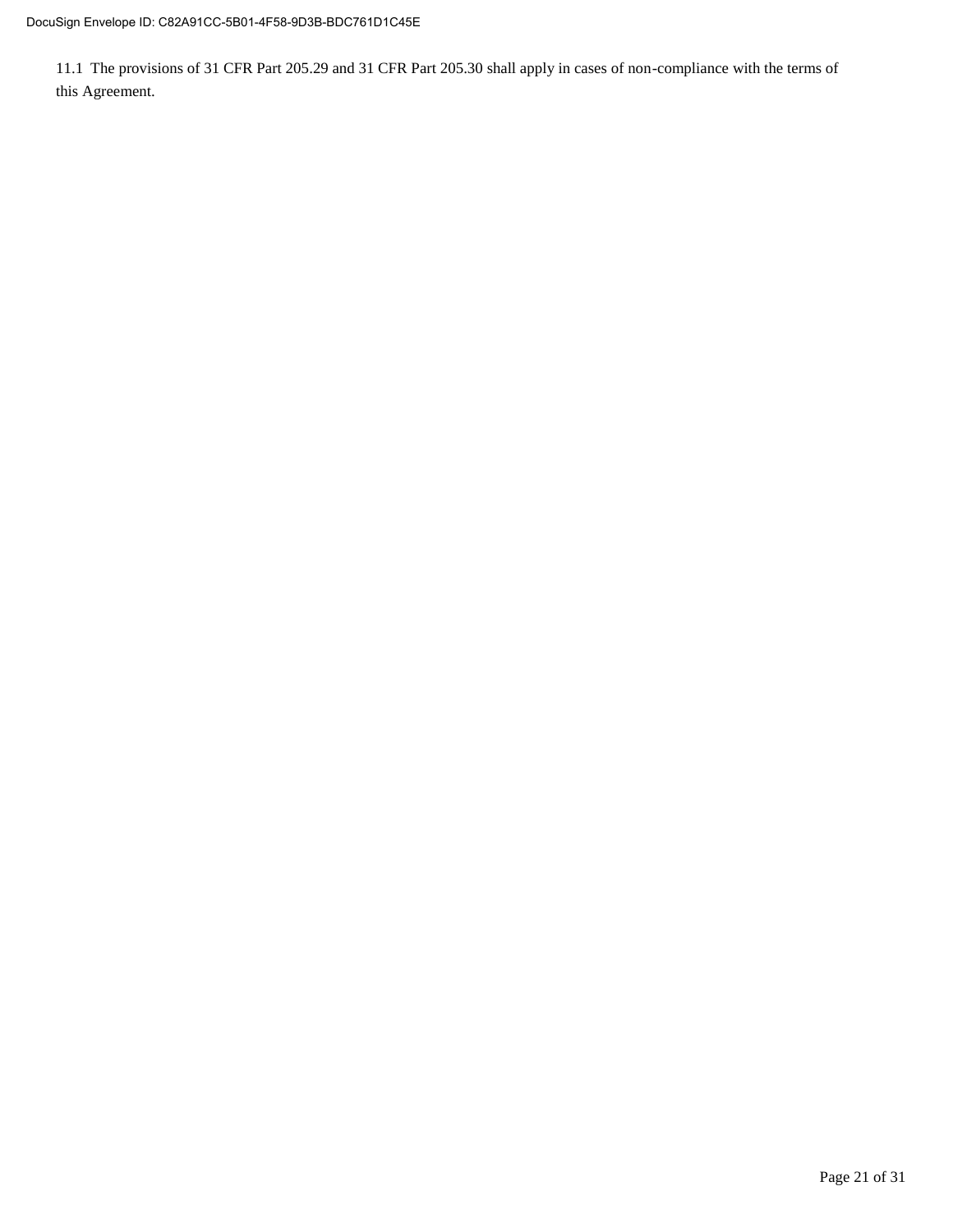#### **12.0 AUTHORIZED SIGNATURES**

David Fulkerson DFM Deputy Administrator/State Financial Officer

-DocuSigned by:

Signature: David Fulkerson<br>
Date Signed: 6/14/2022

Date Submitted 6/13/2022

Sandra R. Paylor Assistant Commissioner Revenue Collections Management Bureau of the Fiscal Service U.S. Department of the Treasury

DocuSigned by: Signature Sandra Paylor

Date Signed: <sup>6/14/2022</sup>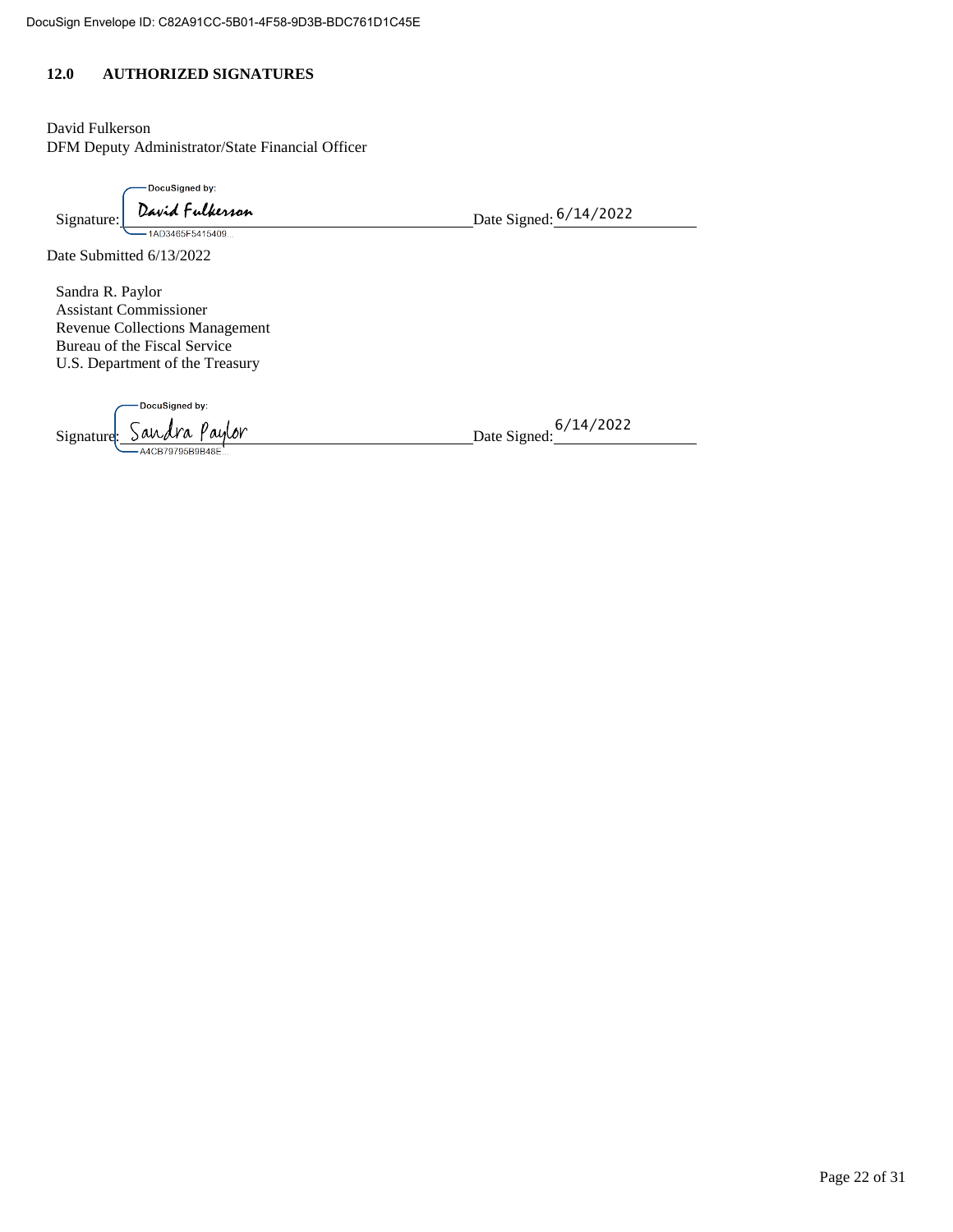## **Exhibit I - Funds Request and Receipt Times Schedule**

### **State of Idaho**

| <b>Federal Agency</b>             | Payment Type                     | <b>Request Cut-Off Time</b> | <b>Receipt Window</b> |
|-----------------------------------|----------------------------------|-----------------------------|-----------------------|
| Agriculture-FNS                   | <b>ACH</b>                       | 11:59 PM                    | 1 day                 |
| Agriculture-FNS                   | Fedwire                          | 5:45 PM                     | 0 <sub>day</sub>      |
| Agriculture-FS                    | <b>ACH</b>                       | 3:00 PM                     | $\overline{1}$ day    |
| Air National Guard                | $\mathbb{A}\mathbb{C}\mathbb{H}$ | 12:00 PM                    | 15 days               |
| <b>Army National Guard</b>        | <b>ACH</b>                       | 12:00 PM                    | 15 days               |
| Commerce-NOAA                     | ACH                              | 2:00 PM                     | 1 day                 |
| Dept of Homeland Security (FEMA)  | Fedwire                          | 2:00 PM                     | 2 days                |
| Dept of Homeland Security (ODP)   | <b>ACH</b>                       | 2:00 PM                     | 2 days                |
| Dept of Homeland Security (ODP)   | Fedwire                          | 2:00 PM                     | 2 days                |
| $\rm{EPA}$                        | <b>ACH</b>                       | 2:00 PM                     | 2 days                |
| <b>EPA</b>                        | Fedwire                          | 2:00 PM                     | 0 <sub>day</sub>      |
| Education                         | <b>ACH</b>                       | 3:00 PM                     | 1 day                 |
| Education                         | Fedwire                          | 2:00 PM                     | 0 <sub>day</sub>      |
| Energy                            | <b>ACH</b>                       | 4:00 PM                     | 1 day                 |
| Energy                            | Fedwire                          | 3:00 PM                     | 0 <sub>day</sub>      |
| <b>HHS</b>                        | <b>ACH</b>                       | 5:00 PM                     | 1 day                 |
| <b>HHS</b>                        | Fedwire                          | 3:00 PM                     | 0 <sub>day</sub>      |
| <b>HUD</b>                        | <b>ACH</b>                       | 5:30 PM                     | 2 days                |
| <b>HUD</b>                        | Fedwire                          | 3:00 PM                     | 0 <sub>day</sub>      |
| Interior-FWS                      | <b>ACH</b>                       | 11:59 PM                    | 1 day                 |
| Interior-FWS                      | Fedwire                          | 5:45 PM                     | 0 <sub>day</sub>      |
| Interior-OSM                      | <b>ACH</b>                       | 3:00 PM                     | 1 day                 |
| Interior-OSM                      | Fedwire                          | 1:00 PM                     | 0 <sub>day</sub>      |
| Justice                           | <b>ACH</b>                       | 11:00 PM                    | 6 days                |
| Justice                           | Fedwire                          | 2:00 PM                     | 2 days                |
| Labor-Non-UTF                     | <b>ACH</b>                       | 3:00 PM                     | 1 day                 |
| Labor-UTF                         | <b>ACH</b>                       | 3:00 PM                     | 1 day                 |
| Labor-UTF                         | Fedwire                          | 3:00 PM                     | 0 <sub>day</sub>      |
| National Science Foundation (NSF) | <b>ACH</b>                       | 8:00 PM                     | 1 day                 |
| National Science Foundation (NSF) | Fedwire                          | 5:45 PM                     | 0 <sub>day</sub>      |
| Social Security Administration    | <b>ACH</b>                       | 11:59 PM                    | 1 day                 |
| Social Security Administration    | Fedwire                          | 5:45 PM                     | 0 <sub>day</sub>      |
| Transportation (FAA)              | <b>ACH</b>                       | 2:00 PM                     | 1 day                 |
| Transportation (FHWA)             | <b>ACH</b>                       | 12:00 PM                    | 3 days                |
| Transportation (FHWA)             | Fedwire                          | 12:00 PM                    | 0 <sub>day</sub>      |
| Transportation (FTA)              | <b>ACH</b>                       | 2:00 PM                     | 1 day                 |
| Veterans Administration           | $\rm ACH$                        | 12:00 PM                    | 3 days                |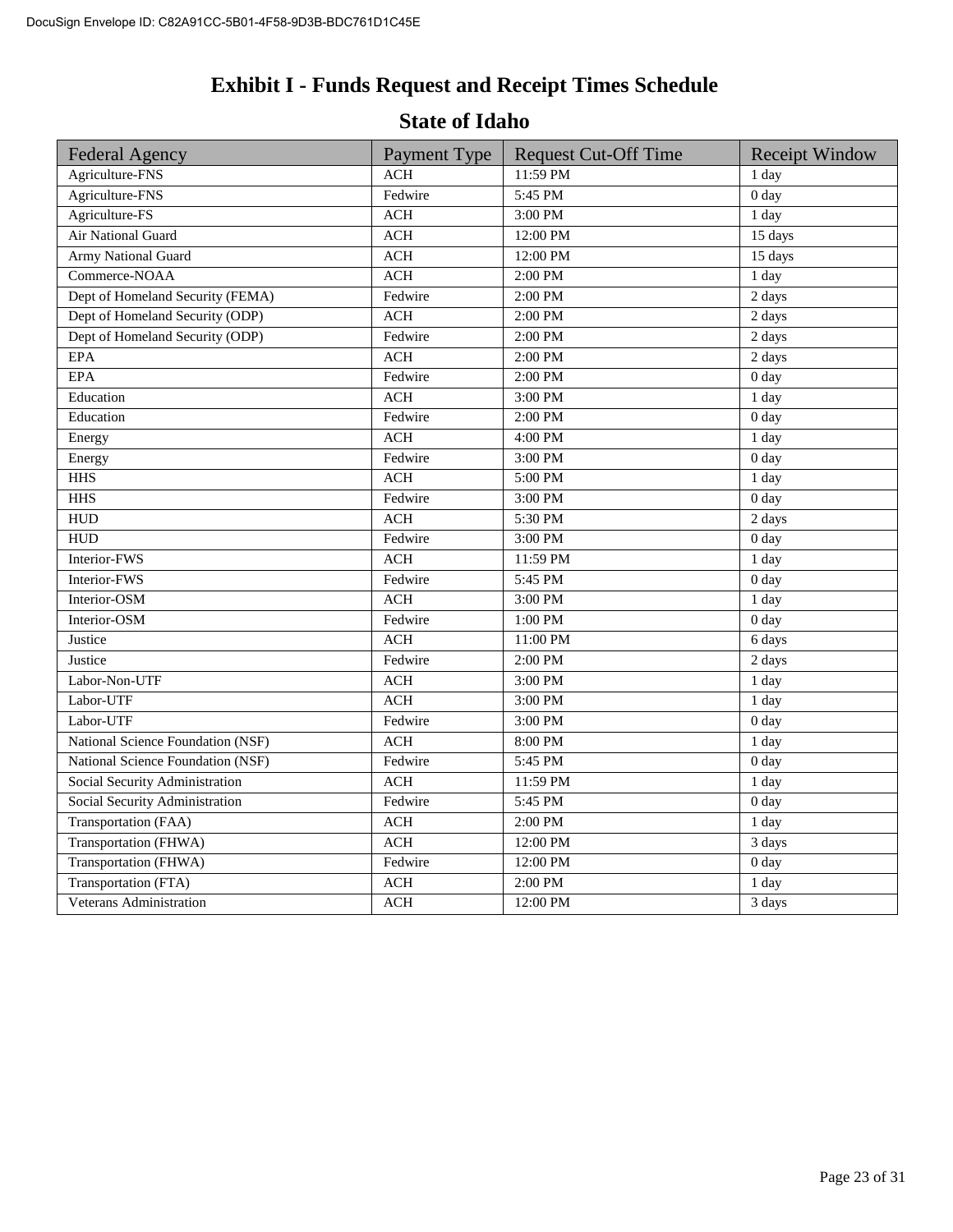## **Exhibit II - State of Idaho LIST OF STATE CLEARANCE TIMES**

### **(Rounded Dollar-Weighted Average Day of Clearance)**

### **Clearance Times Where the Timing of A Draw Down Is Based on A Clearance Pattern**

| <b>CFDA</b> | Program Name                                                                           | Recipient                                      | %     | Component                                        | Technique                                         | Rounded<br>days |
|-------------|----------------------------------------------------------------------------------------|------------------------------------------------|-------|--------------------------------------------------|---------------------------------------------------|-----------------|
| 10.551      | Supplemental<br>Nutrition<br>Assistance<br>Program                                     | Department of<br>Health and<br>Welfare         | 100.0 | <b>Benefits</b>                                  | Actual Clearance,<br>ZBA - Same Day<br>Payment    | 0 Days          |
| 10.553      | School Breakfast<br>Program                                                            | Superintendent of<br><b>Public Instruction</b> | 100.0 | School Districts,<br>Non-profit<br>Organizations | Average Clearance                                 | 3 Days          |
| 10.555      | National School<br>Lunch Program                                                       | Superintendent of<br><b>Public Instruction</b> | 100.0 | School Districts,<br>Non-profit<br>Organizations | Average Clearance                                 | 3 Days          |
| 10.557      | Special<br>Supplemental<br>Nutrition Program<br>for Women,<br>Infants, and<br>Children | Department of<br>Health and<br>Welfare         | 67.63 | <b>Benefits</b>                                  | Actual Clearance,<br>ZBA - Same Day<br>Payment    | 0 Days          |
|             | Special<br>Supplemental<br>Nutrition Program<br>for Women,<br>Infants, and<br>Children | Department of<br>Health and<br>Welfare         | 3.75  | Payroll                                          | Payroll Payment<br>Schedule (Health &<br>Welfare) | 0 Days          |
|             | Special<br>Supplemental<br>Nutrition Program<br>for Women,<br>Infants, and<br>Children | Department of<br>Health and<br>Welfare         | 26.3  | Direct Administrative<br>Costs                   | Composite<br>Clearance - (Health<br>& Welfare)    | 5 Days          |
|             | Special<br>Supplemental<br>Nutrition Program<br>for Women,<br>Infants, and<br>Children | Department of<br>Health and<br>Welfare         | 2.32  | <b>Indirect Costs</b>                            | <b>Actual Allocation</b><br>(Health & Welfare)    | 0 Days          |
| 10.559      | Summer Food<br>Service Program<br>for Children                                         | Superintendent of<br><b>Public Instruction</b> | 0.39  | Payroll                                          | Average Clearance                                 | 0 Days          |
|             | Summer Food<br>Service Program<br>for Children                                         | Superintendent of<br><b>Public Instruction</b> | 0.25  | Direct & indirect<br>Costs                       | Average Clearance                                 | 3 Days          |
|             | Summer Food<br>Service Program<br>for Children                                         | Superintendent of<br><b>Public Instruction</b> | 99.36 | School Districts,<br>Non-profit<br>organizations | Average Clearance                                 | 3 Days          |
| 12.400      | Military<br>Construction,<br>National Guard                                            | Division of<br>Military                        | 100.0 | Construction, Design,<br>and Development         | <b>Biweekly Actual</b>                            | N/A             |
| 12.401      | National Guard<br>Military<br>Operations and                                           | Division of<br>Military                        | 11.0  | Payroll - previous<br>grant year                 | <b>Biweekly Actual</b>                            | N/A             |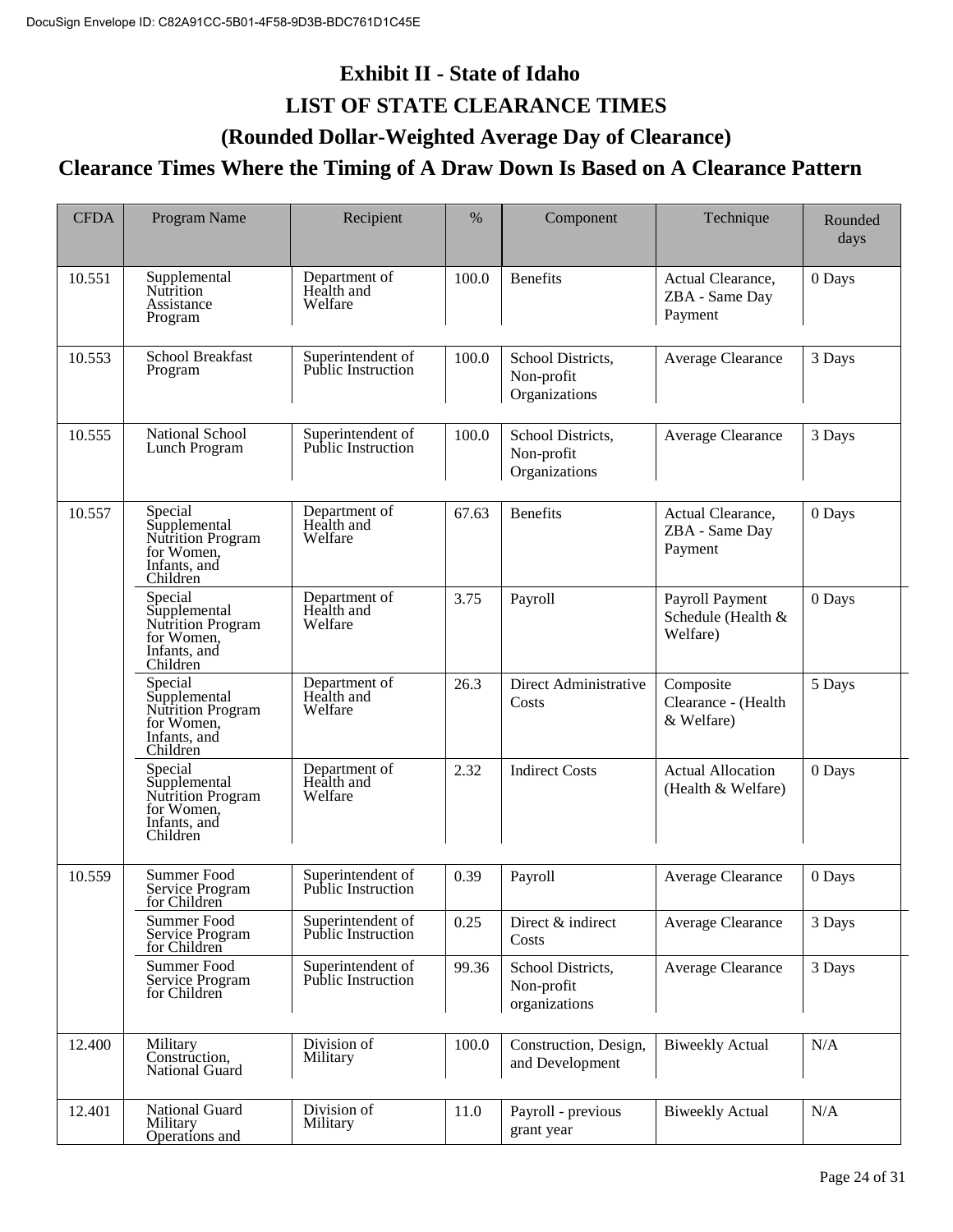|                        | (O&M) Projects<br>National Guard                                                                 | Division of                           | 64.0  | <b>Operating Costs -</b>                   | <b>Biweekly Actual</b>                                                                              | N/A    |
|------------------------|--------------------------------------------------------------------------------------------------|---------------------------------------|-------|--------------------------------------------|-----------------------------------------------------------------------------------------------------|--------|
|                        | Military<br>Operations and<br>Maintenance<br>(O&M) Projects                                      | Military                              |       | previous grant year                        |                                                                                                     |        |
|                        | <b>National Guard</b><br>Military<br>Operations and<br>Maintenance<br>(O&M) Projects             | Division of<br>Military               | 15.0  | Payroll - current<br>grant year            | <b>Biweekly Actual</b>                                                                              | N/A    |
|                        | National Guard<br>Military<br>Operations and<br>Maintenance<br>(O&M) Projects                    | Division of<br>Military               | 10.0  | Operating costs -<br>current grant year    | <b>Biweekly Actual</b>                                                                              | N/A    |
| 15.611                 | Wildlife<br>Restoration                                                                          | Department of<br>Fish and Game        | 50.0  | Payroll                                    | Monthly Actual -<br>F&G                                                                             | N/A    |
|                        | Wildlife<br>Restoration                                                                          | Department of<br>Fish and Game        | 50.0  | <b>Vendor Payments</b>                     | Monthly Actual -<br>F&G                                                                             | N/A    |
| 17.225<br>$\mathbf{F}$ | Unemployment<br>Insurance --<br>Federal Benefit<br>Account and<br>Administrative<br>Costs        | Department of<br>Labor                | 83.0  | <b>Federal Benefits</b>                    | Actual Clearance,<br>ZBA - Same Day<br>Payment                                                      | 0 Days |
|                        | Unemployment<br>Insurance --<br>Federal Benefit<br>Account and<br>Administrative<br>Costs        | Department of<br>Labor                | 11.0  | Payroll                                    | Average Clearance                                                                                   | N/A    |
|                        | Unemployment<br>Insurance --<br>Federal Benefit<br>Account and<br>Administrative<br>Costs        | Department of<br>Labor                | 2.0   | <b>Indirect Costs</b>                      | <b>Actual Allocation</b><br>(Labor Agreement)                                                       | 0 Days |
|                        | Unemployment<br>Insurance --<br><b>Federal Benefit</b><br>Account and<br>Administrative<br>Costs | Department of<br>Labor                | 4.0   | Non-Payroll<br><b>Administrative Costs</b> | Drawdowns on<br>Payroll Cycle                                                                       | 0 Days |
| 17.225<br>S            | Unemployment<br>Insurance -- State<br><b>Benefit Account</b>                                     | Department of<br>Labor                | 100.0 | <b>State Benefits</b>                      | Actual Clearance,<br>ZBA - Same Day<br>Payment                                                      | 0 Days |
| 20.205                 | Highway Planning<br>and Construction                                                             | Idaho<br>Transportation<br>Department | 78.43 | Construction,<br><b>Consultant Costs</b>   | Average Clearance                                                                                   | 0 Days |
|                        | <b>Highway Planning</b><br>and Construction                                                      | Idaho<br>Transportation<br>Department | 1.57  | Adjustments, Internal<br>Services          | Weekly Billing -<br><b>ITD</b>                                                                      | 0 Days |
|                        | <b>Highway Planning</b><br>and Construction                                                      | Idaho<br>Transportation<br>Department | 3.66  | Payroll Costs                              | Average Clearance<br>with Payroll                                                                   | 0 Days |
|                        | <b>Highway Planning</b><br>and Construction                                                      | Idaho<br>Transportation<br>Department | 16.34 | Debt Service                               | Pre-Issuance - Grant<br>Anticipation<br>Revenue Vehicle<br>(GARVEE) Debt<br><b>Service Payments</b> | 0 Days |
| 20.509                 | Public<br>Transportation for                                                                     | Idaho<br>Transportation<br>Department | 2.91  | <b>Payroll Costs</b>                       | <b>Biweekly Actual</b>                                                                              | 0 Days |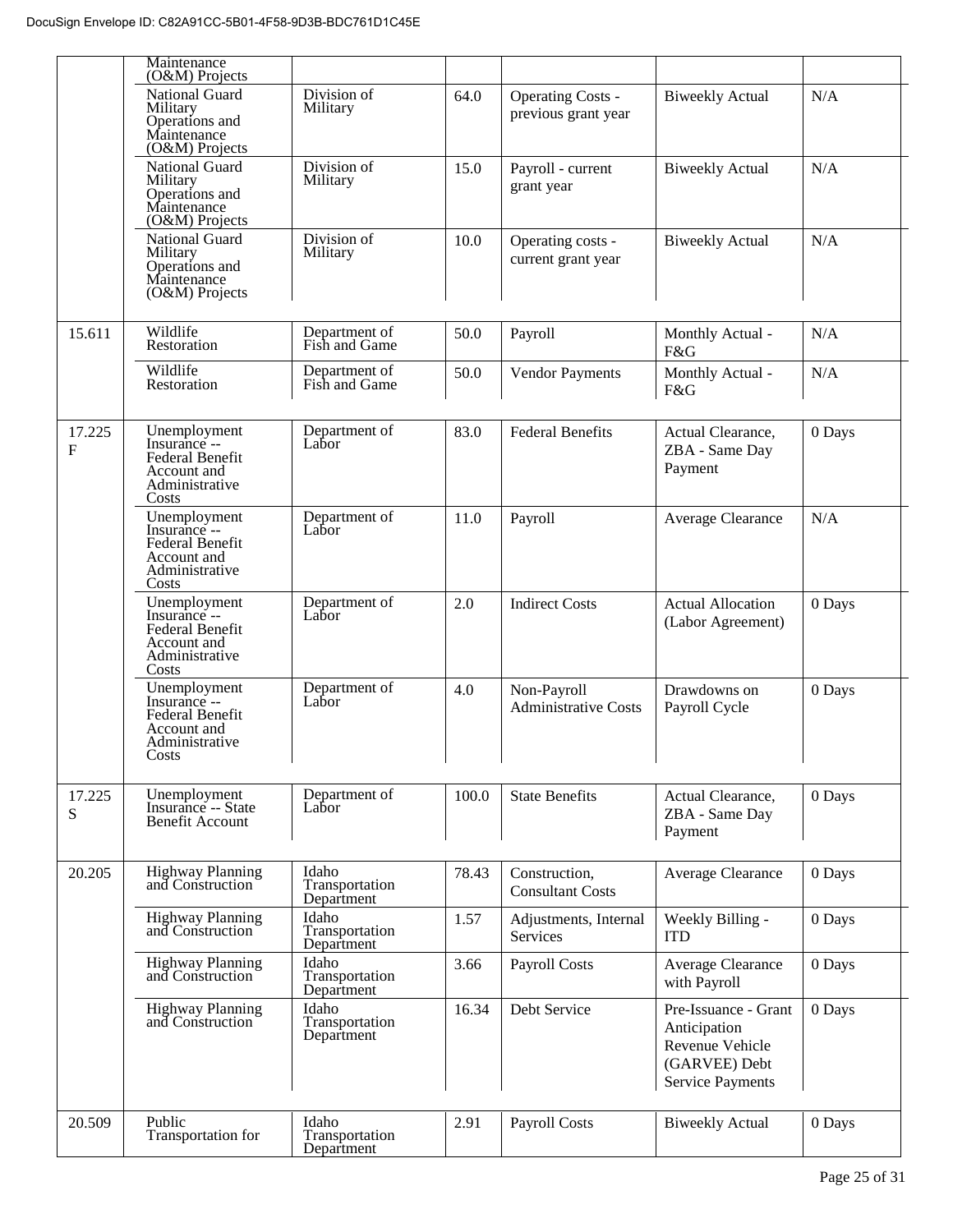|        | Nonurbanized                                                                             |                                                      |       |                              |                                                   |        |  |
|--------|------------------------------------------------------------------------------------------|------------------------------------------------------|-------|------------------------------|---------------------------------------------------|--------|--|
|        | Areas<br>Public<br>Transportation for<br>Nonurbanized<br>Areas                           | Idaho<br>Transportation<br>Department                | 1.88  | <b>Operating Costs</b>       | <b>Biweekly Actual</b>                            | 0 Days |  |
|        | Public<br>Transportation for<br>Nonurbanized<br>Areas                                    | Idaho<br>Transportation<br>Department                | 95.21 | <b>Sub-Grantee Costs</b>     | <b>Biweekly Actual</b>                            | 0 Days |  |
| 64.015 | <b>Veterans State</b><br>Nursing Home<br>Care                                            | Division of<br><b>Veterans Services</b>              | 100.0 | <b>Benefits</b>              | <b>Actual Allocation</b><br>(Statewide Plan)      | 0 Days |  |
| 84.010 | Title I Grants to<br><b>Local Educational</b><br>Agencies                                | Superintendent of<br><b>Public Instruction</b>       | 1.0   | Payroll                      | Average Clearance                                 | 0 Days |  |
|        | Title I Grants to<br><b>Local Educational</b><br>Agencies                                | Superintendent of<br><b>Public Instruction</b>       | 1.0   | Direct & Indirect<br>Costs   | Average Clearance                                 | 3 Days |  |
|        | Title I Grants to<br><b>Local Educational</b><br>Agencies                                | Superintendent of<br><b>Public Instruction</b>       | 98.0  | <b>School Districts</b>      | Average Clearance                                 | 3 Days |  |
| 84.027 | Special Education<br>-- Grants to States                                                 | Superintendent of<br>Public Instruction              | 1.0   | Payroll                      | Average Clearance                                 | 0 Days |  |
|        | <b>Special Education</b><br>-- Grants to States                                          | Superintendent of<br>Public Instruction              | 97.0  | <b>School Districts</b>      | Average Clearance                                 | 3 Days |  |
|        | <b>Special Education</b><br>-- Grants to States                                          | Superintendent of<br><b>Public Instruction</b>       | 2.0   | Direct & Indirect<br>Costs   | Average Clearance                                 | 3 Days |  |
| 84.126 | Rehabilitation<br>Services --<br>Vocational<br>Rehabilitation<br><b>Grants to States</b> | Commission for<br>the Blind and<br>Visually Impaired | 9.0   | Payroll                      | Average Clearance                                 | 0 Days |  |
|        | Rehabilitation<br>Services --<br>Vocational<br>Rehabilitation<br><b>Grants to States</b> | Commission for<br>the Blind and<br>Visually Impaired | 7.0   | Vendor payments              | Average Clearance                                 | 7 Days |  |
|        | Rehabilitation<br>Services --<br>Vocational<br>Rehabilitation<br><b>Grants to States</b> | Idaho Division of<br>Vocational<br>Rehabilitation    | 28.0  | Vendor Payments,<br>Benefits | <b>Biweekly Actual</b>                            | 0 Days |  |
|        | Rehabilitation<br>Services --<br>Vocational<br>Rehabilitation<br><b>Grants to States</b> | Idaho Division of<br>Vocational<br>Rehabilitation    | 28.0  | Payroll                      | <b>Biweekly Actual</b>                            | 0 Days |  |
|        | Rehabilitation<br>Services --<br>Vocational<br>Rehabilitation<br><b>Grants to States</b> | Idaho Division of<br>Vocational<br>Rehabilitation    | 28.0  | <b>Indirect Costs</b>        | <b>Biweekly Actual</b>                            | N/A    |  |
| 84.425 | Education<br><b>Stabilization Fund</b>                                                   | Superintendent of<br>Public Instruction              | 97.84 | <b>School Districts</b>      | Average Clearance                                 | 3 Days |  |
|        | Education<br><b>Stabilization Fund</b>                                                   | Superintendent of<br>Public Instruction              | 0.11  | Payroll                      | Average Clearance                                 | 0 Days |  |
|        | Education<br><b>Stabilization Fund</b>                                                   | Superintendent of<br><b>Public Instruction</b>       | 1.38  | Direct & Indirect<br>Costs   | Average Clearance                                 | 3 Days |  |
|        | Education<br><b>Stabilization Fund</b>                                                   | Superintendent of<br>Public Instruction              | 0.67  | Non-Public Schools           | Average Clearance                                 | 3 Days |  |
| 93.323 | Epidemiology and<br>Laboratory<br>Capacity for                                           | Department of<br>Health and<br>Welfare               | 7.29  | Payroll                      | Payroll Payment<br>Schedule (Health &<br>Welfare) | 0 Days |  |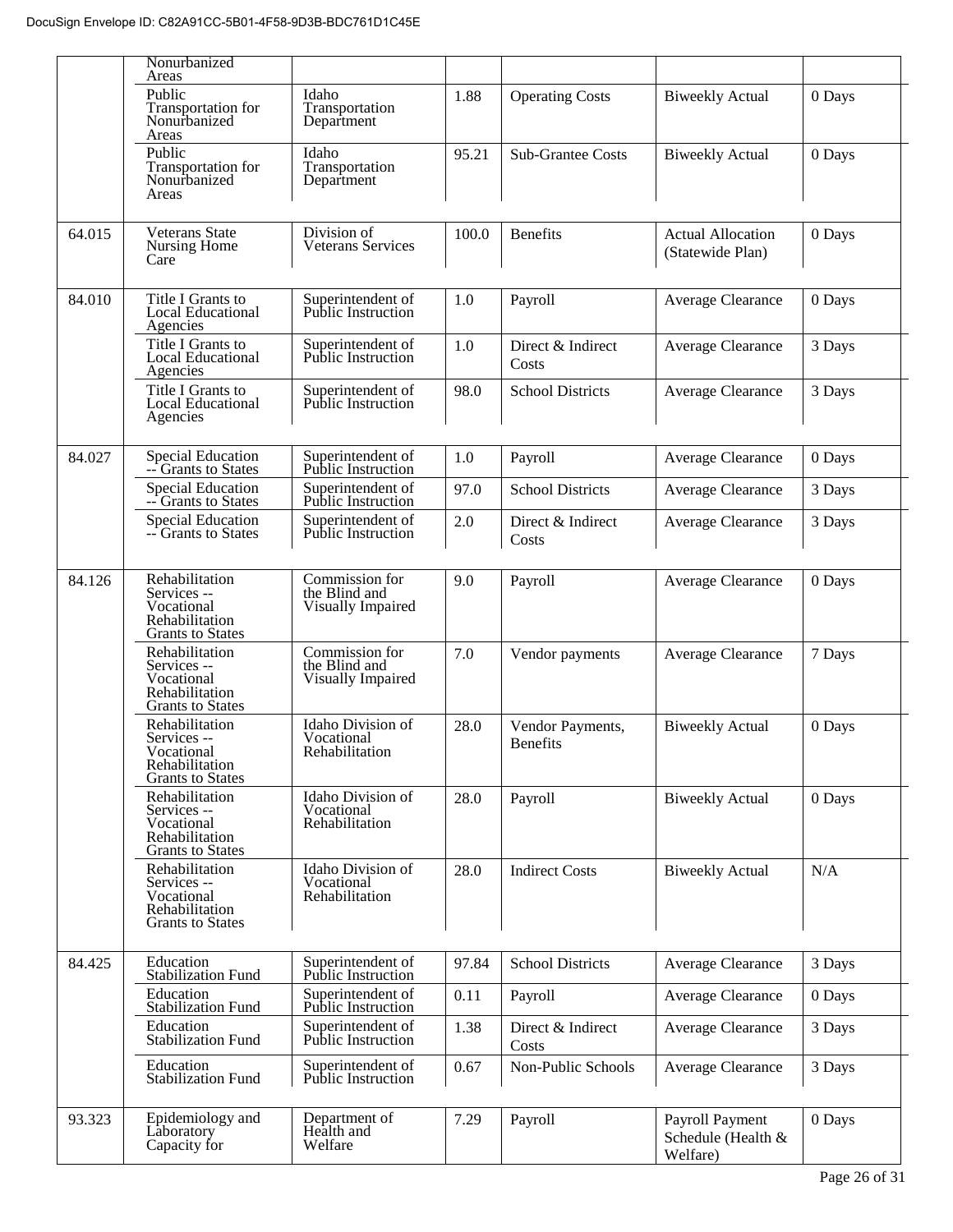|        | Infectious<br>Diseases (ELC)                                                   |                                        |       |                                                    |                                                   |        |
|--------|--------------------------------------------------------------------------------|----------------------------------------|-------|----------------------------------------------------|---------------------------------------------------|--------|
|        | Epidemiology and<br>Laboratory<br>Capacity for<br>Infectious<br>Diseases (ELC) | Department of<br>Health and<br>Welfare | 91.23 | Direct Administrative<br><b>Costs and Benefits</b> | Composite<br>Clearance - (Health<br>& Welfare)    | 5 Days |
|        | Epidemiology and<br>Laboratory<br>Capacity for<br>Infectious<br>Diseases (ELC) | Department of<br>Health and<br>Welfare | 1.48  | <b>Indirect Costs</b>                              | <b>Actual Allocation</b><br>(Health & Welfare)    | 0 Days |
| 93.558 | Temporary<br>Assistance for<br><b>Needy Families</b>                           | Department of<br>Health and<br>Welfare | 13.79 | Benefits (EBT)                                     | Actual Clearance,<br>ZBA - Same Day<br>Payment    | 0 Days |
|        | Temporary<br>Assistance for<br><b>Needy Families</b>                           | Department of<br>Health and<br>Welfare | 5.7   | Payroll                                            | Payroll Payment<br>Schedule (Health &<br>Welfare) | 0 Days |
|        | Temporary<br>Assistance for<br><b>Needy Families</b>                           | Department of<br>Health and<br>Welfare | 40.92 | Direct Administrative<br><b>Costs and Benefits</b> | Composite<br>Clearance - (Health<br>& Welfare)    | 5 Days |
|        | Temporary<br>Assistance for<br><b>Needy Families</b>                           | Department of<br>Health and<br>Welfare | 39.59 | <b>Indirect Costs</b>                              | <b>Actual Allocation</b><br>(Health & Welfare)    | 0 Days |
| 93.568 | Low-Income<br>Home Energy<br>Assistance                                        | Department of<br>Health and<br>Welfare | 0.34  | Payroll                                            | Payroll Payment<br>Schedule (Health &<br>Welfare) | 0 Days |
|        | Low-Income<br>Home Energy<br>Assistance                                        | Department of<br>Health and<br>Welfare | 99.44 | Direct Administrative<br><b>Costs and Benefits</b> | Composite<br>Clearance - (Health<br>& Welfare)    | 5 Days |
|        | Low-Income<br>Home Energy<br>Assistance                                        | Department of<br>Health and<br>Welfare | 0.22  | <b>Indirect Costs</b>                              | <b>Actual Allocation</b><br>(Health & Welfare)    | 0 Days |
| 93.575 | Child Care and<br>Development<br><b>Block Grant</b>                            | Department of<br>Health and<br>Welfare | 0.56  | Payroll                                            | Payroll Payment<br>Schedule (Health &<br>Welfare) | 0 Days |
|        | Child Care and<br>Development<br>Block Grant                                   | Department of<br>Health and<br>Welfare | 95.87 | Direct Administrative<br>Costs and Benefits        | Composite<br>Clearance - (Health<br>& Welfare)    | 5 Days |
|        | Child Care and<br>Development<br><b>Block Grant</b>                            | Department of<br>Health and<br>Welfare | 3.57  | <b>Indirect Costs</b>                              | <b>Actual Allocation</b><br>(Health & Welfare)    | 0 Days |
| 93.658 | Foster Care --<br>Title IV-E                                                   | Department of<br>Health and<br>Welfare | 1.3   | Payroll                                            | Payroll Payment<br>Schedule (Health &<br>Welfare) | 0 Days |
|        | Foster Care --<br>Title IV-E                                                   | Department of<br>Health and<br>Welfare | 58.49 | Direct Administrative<br>Costs and Benefits        | Composite<br>Clearance - (Health<br>& Welfare)    | 5 Days |
|        | Foster Care --<br>Title IV-E                                                   | Department of<br>Health and<br>Welfare | 40.21 | <b>Indirect Costs</b>                              | <b>Actual Allocation</b><br>(Health & Welfare)    | 0 Days |
| 93.767 | Children's Health<br>Insurance<br>Program                                      | Department of<br>Health and<br>Welfare | 96.86 | <b>Benefits</b>                                    | <b>Estimated Clearance</b>                        | N/A    |
|        | Children's Health<br>Insurance<br>Program                                      | Department of<br>Health and<br>Welfare | 1.66  | Direct Administrative<br>Costs                     | Composite<br>Clearance - (Health<br>& Welfare)    | 5 Days |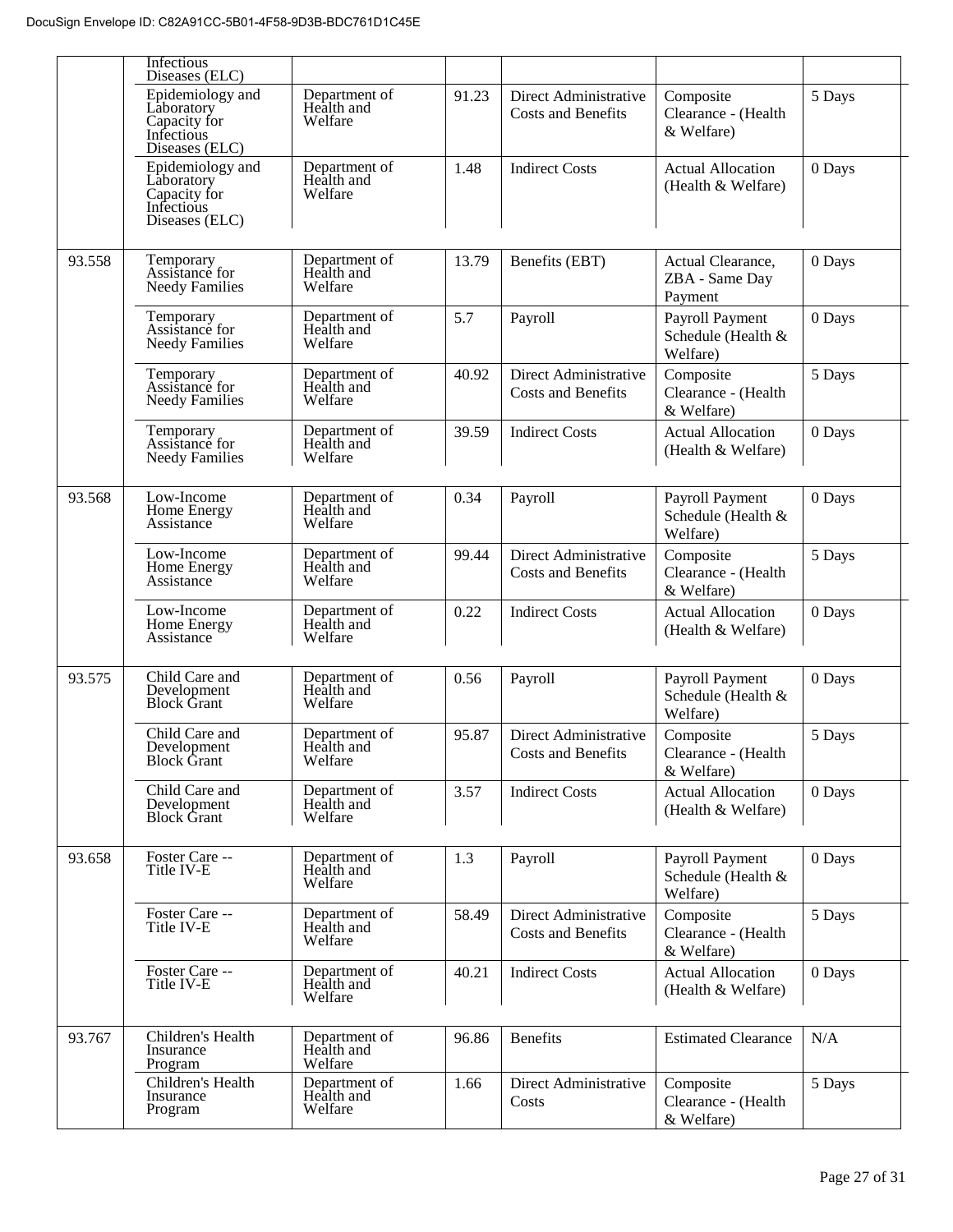| Children's Health<br>Insurance<br>Program                                                   | Department of<br>Health and<br>Welfare | 1.48  | <b>Indirect Costs</b>                              | Actual Allocation<br>(Health & Welfare)           | 0 Days |
|---------------------------------------------------------------------------------------------|----------------------------------------|-------|----------------------------------------------------|---------------------------------------------------|--------|
| Medical<br>Assistance<br>Program                                                            | Department of<br>Health and<br>Welfare | 0.63  | Payroll                                            | Payroll Payment<br>Schedule (Health &<br>Welfare) | 0 Days |
| Medical<br>Assistance<br>Program                                                            | Department of<br>Health and<br>Welfare | 96.21 | <b>Benefits</b>                                    | <b>Estimated Clearance</b>                        | N/A    |
| Medical<br>Assistance<br>Program                                                            | Department of<br>Health and<br>Welfare | 1.51  | Direct Administrative<br>Costs                     | Composite<br>Clearance - (Health<br>& Welfare)    | 5 Days |
| Medical<br>Assistance<br>Program                                                            | Department of<br>Health and<br>Welfare | 1.65  | <b>Indirect Costs</b>                              | <b>Actual Allocation</b><br>(Health & Welfare)    | 0 Days |
| Disaster Grants -<br><b>Public Assistance</b><br>(Presidentially)<br>Declared<br>Disasters) | Division of<br>Military                | 5.6   | Payroll and Benefit<br>Costs                       | <b>Biweekly Actual</b>                            | 0 Days |
| Disaster Grants -<br><b>Public Assistance</b><br>(Presidentially)<br>Declared<br>Disasters) | Division of<br>Military                | 1.4   | <b>Operating Costs</b>                             | <b>Biweekly Actual</b>                            | 0 Days |
| Disaster Grants -<br><b>Public Assistance</b><br>(Presidentially)<br>Declared<br>Disasters) | Division of<br>Military                | 93.0  | Trustee and Benefit<br>Costs/Subrecipient<br>Costs | <b>Weekly Actual</b>                              | 0 Days |
|                                                                                             |                                        |       |                                                    |                                                   |        |

#### **Certification**

I hereby certify that an authorized State official has certified at least every five years that the "Rounded Days of Clearance" listed

in Exhibit 2 of this Treasury-State Agreement:

- 1. Have been prepared in accordance with the standards provided in 31 CFR 205.20;
- 2. Accurately represent the flow of Federal funds under the Federal assistance programs to which they apply;
- 3. Reflect seasonal or other periodic variations in the clearance activities; and,
- 4. Are auditable.

Date:  $\frac{6/14/2022}{2}$ 

Printed Name: David Fulkerson

Certifying Signature:

DocuSigned by: David Fulkerson  $-14034655541540$ 

Title: DFM Deputy Administrator/State Financial Offficer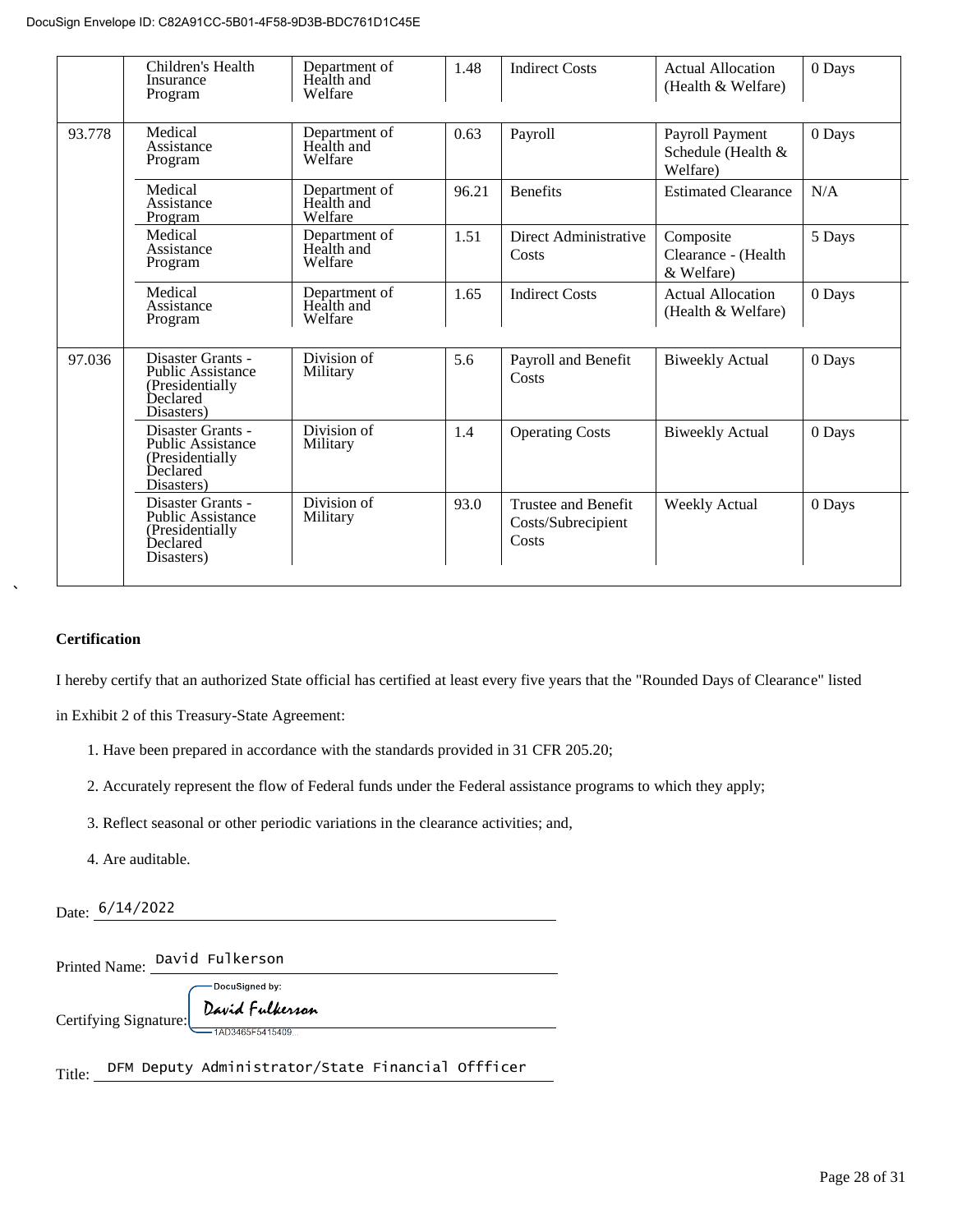# **Cash Management Improvement Act - 2023 Treasury State Agreement State of Idaho**

### **Exhibit II Estimated Clearance**

*Effective 07/01/2022 until 06/30/2023*

93.767 Children's Health Insurance Program

 $\bar{\mathbf{v}}$ 

| Day                           | % Cleared |
|-------------------------------|-----------|
| Day 1                         | 0.0       |
| Day 2                         | 94.79     |
| Day 3                         | 0.22      |
| Day 4                         | 0.85      |
| Day 5                         | 0.89      |
| Day 6                         | 1.04      |
| Day 7                         | 0.68      |
| Day 8                         | 0.51      |
| Day 9                         | 0.22      |
| Day 10                        | 0.8       |
| Day 11                        | 0.0       |
| Day 12                        | 0.0       |
| Day 13                        | 0.0       |
| Day 14                        | 0.0       |
| Day 15                        | 0.0       |
| Day 16                        | 0.0       |
| Day 17                        | 0.0       |
| Day 18                        | 0.0       |
| Day 19                        | 0.0       |
| $\frac{\overline{Day 20}}{2}$ | 0.0       |
| Day 21                        | 0.0       |
| Day 22                        | 0.0       |
| Day 23                        | 0.0       |
| Day 24                        | 0.0       |
| Day 25                        | 0.0       |
| Day 26                        | 0.0       |
| Day 27                        | 0.0       |
| Day 28                        | 0.0       |
| Day 29                        | 0.0       |
| Day 30                        | 0.0       |
| Day 31                        | 0.0       |
| Total                         | 100.0     |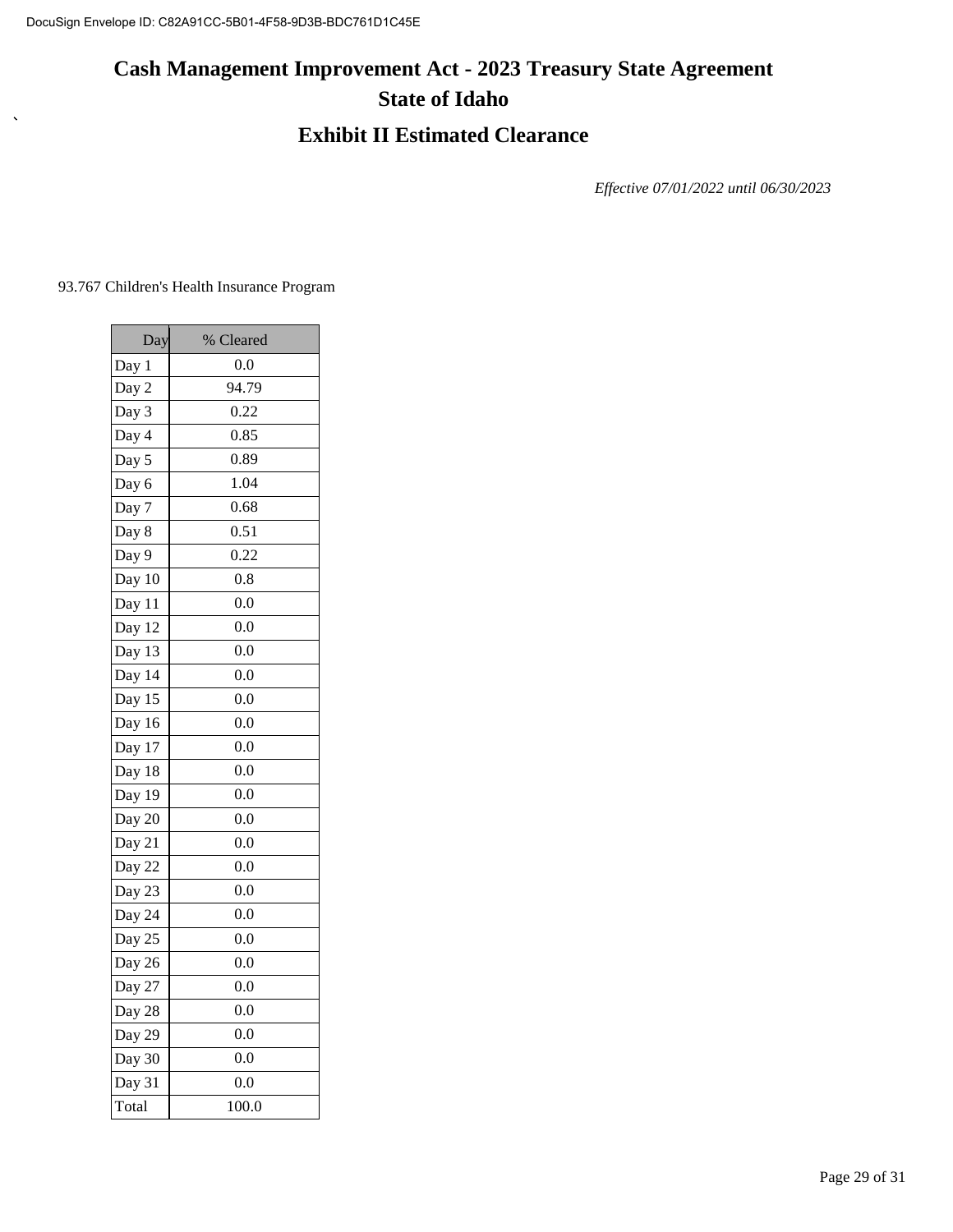#### 93.778 Medical Assistance Program

| Day    | % Cleared    |
|--------|--------------|
| Day 1  | 0.0          |
| Day 2  | 94.79        |
| Day 3  | 0.22         |
| Day 4  | 0.85         |
| Day 5  | 0.89         |
| Day 6  | 1.04         |
| Day 7  | 0.68         |
| Day 8  | 0.51         |
| Day 9  | 0.22         |
| Day 10 | 0.8          |
| Day 11 | 0.0          |
| Day 12 | 0.0          |
| Day 13 | $_{\rm 0.0}$ |
| Day 14 | 0.0          |
| Day 15 | 0.0          |
| Day 16 | 0.0          |
| Day 17 | 0.0          |
| Day 18 | 0.0          |
| Day 19 | 0.0          |
| Day 20 | 0.0          |
| Day 21 | 0.0          |
| Day 22 | 0.0          |
| Day 23 | 0.0          |
| Day 24 | 0.0          |
| Day 25 | 0.0          |
| Day 26 | 0.0          |
| Day 27 | 0.0          |
| Day 28 | 0.0          |
| Day 29 | 0.0          |
| Day 30 | 0.0          |
| Day 31 | 0.0          |
| Total  | 100.0        |

#### **Certification**

I hereby certify that the % Cleared listed in Exhibit II Estimated Clearance of this Treasury State Agreement:

- 1. Has been prepared in accordance with the standards provided in 31 CFR 205.20;
- 2. Accurately represents the flow of federal funds under the federal assistance programs to which they apply;
- 3. Reflects seasonal or other periodic variations in the clearance activities;